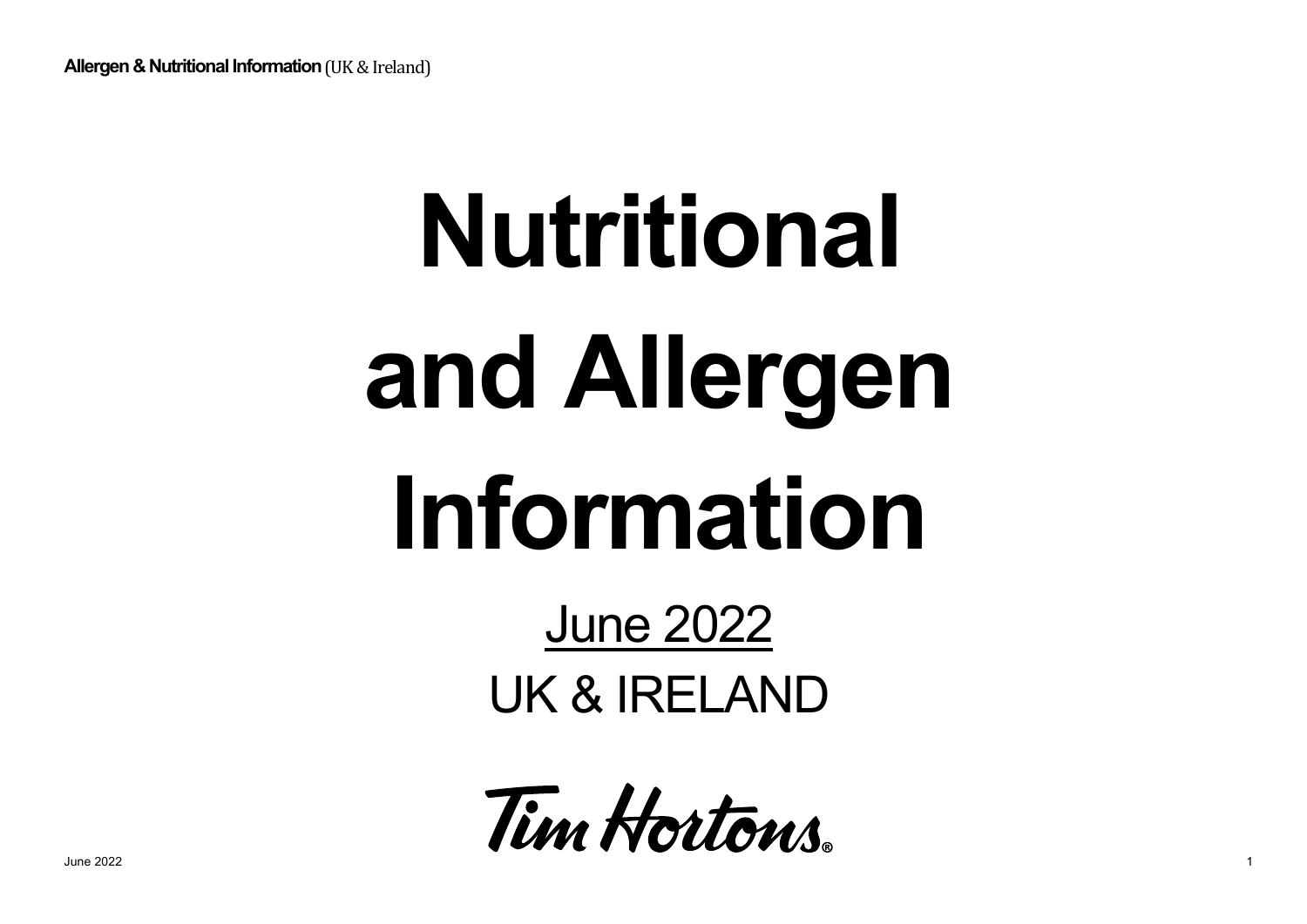### **Contents**

| Allergen Statement                     |    |
|----------------------------------------|----|
| Allergen Information (UK & Ireland)    |    |
| Nutritional Information (UK & Ireland) | 10 |
| Beverage Caffeine Content              | 23 |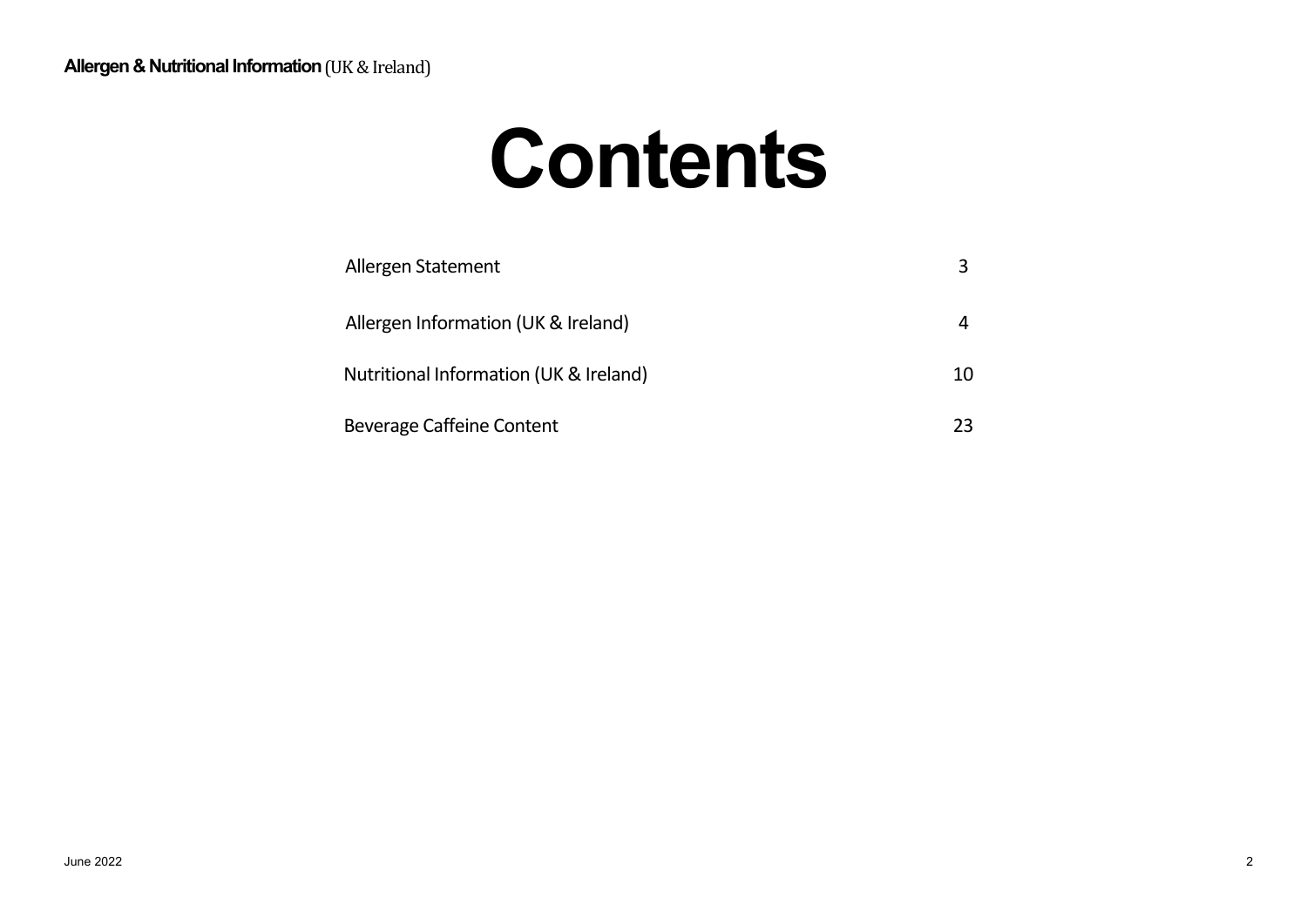## **Food allergies and intolerances**

Some of our products may contain nuts, sesame seeds and other allergens.

The **Maybe** column tells us that there is a risk of allergen cross contamination either in the manufacturing process or whilst we make or display the product, the allergens are not included in the recipe.

The **Yes** column shows that the recipe does contain the allergens as part of the recipe.

Due to the way the products are handled and prepared it is likely that allergens are present in our food.

If you would like more information on the ingredients of our food please ask a member of the store team who will be happy to help.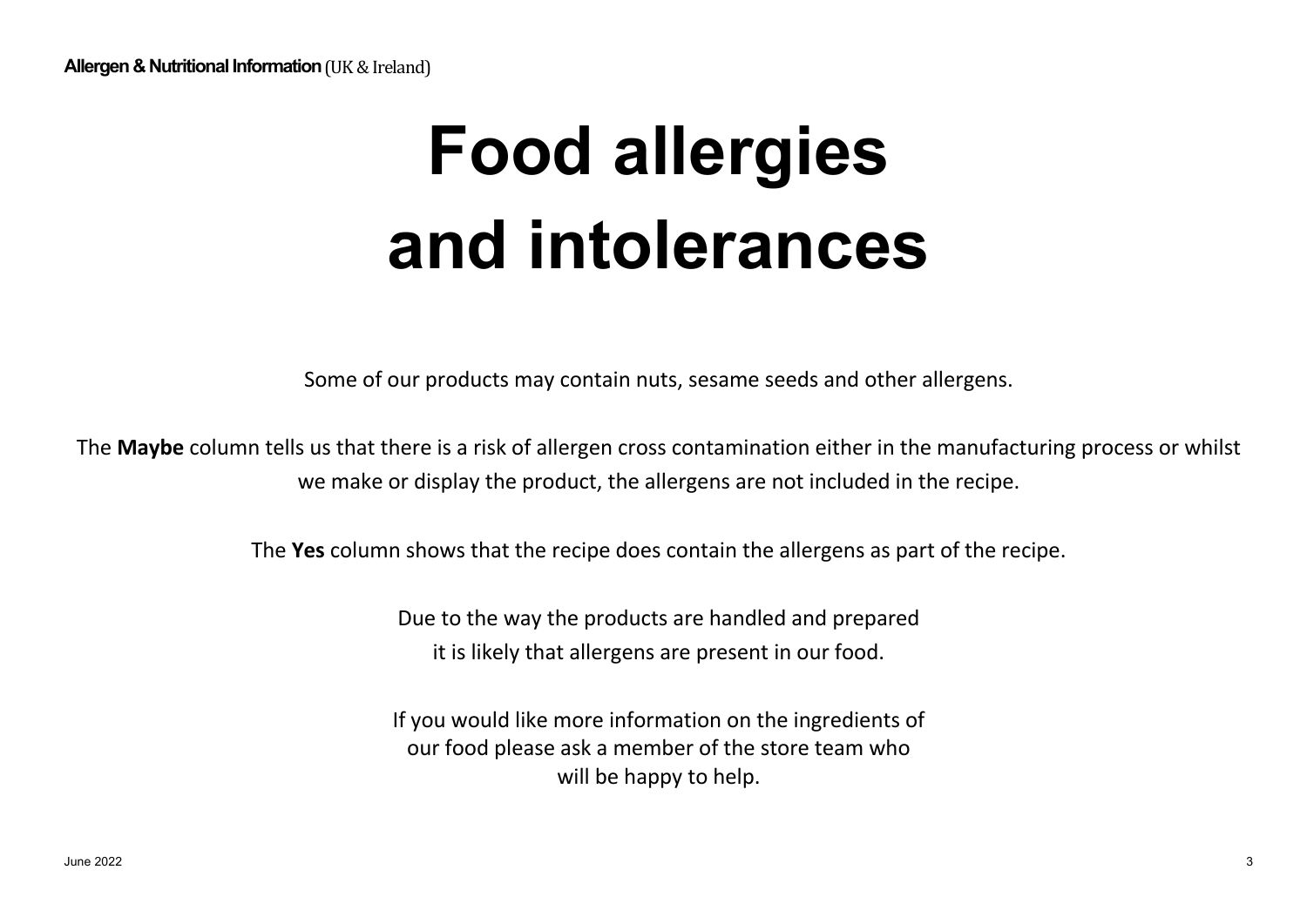|                                        |       | <b>Cereals containing gluten</b> |        |      |       |       |               |       |         |               |      |       |      |             |        |                                  |         |          |       |                              |
|----------------------------------------|-------|----------------------------------|--------|------|-------|-------|---------------|-------|---------|---------------|------|-------|------|-------------|--------|----------------------------------|---------|----------|-------|------------------------------|
| <b>ALLERGENS</b><br><b>BAKED GOODS</b> | Wheat | Rye                              | Barley | Oats | Spelt | Kamut | $\frac{1}{2}$ | Nuts  | Peanuts | <b>Sesame</b> | Milk | Eggs  | Fish | Crustaceans | Celery | Sulphur Dioxide<br>and Sulphites | Mustard | Molluscs | Lupin | Suitable for<br>Vegetarians? |
| Lemon Meringue Donut                   | Yes   | No                               | Yes    | No   | No    | No    | Maybe         | Maybe | No      | Maybe         | Yes  | Yes   | No   | No          | No     | No                               | No      | No       | No    | Yes                          |
| Strawberry Trifle Donut                | Yes   | No                               | Yes    | No   | No    | No    | Maybe         | Maybe | No      | Maybe         | Yes  | Yes   | No   | No          | No     | No                               | No      | No       | No    | Yes                          |
| Salted Caramel Chocolate Truffle Donut | Yes   | No                               | Yes    | No   | No    | No    | Yes           | Maybe | No      | Maybe         | Yes  | Yes   | No   | No          | No     | No                               | No      | No       | No    | Yes                          |
| Honeycomb Donut                        | Yes   | No                               | Yes    | No   | No    | No    | Yes           | Maybe | No      | Maybe         | Yes  | Maybe | No   | No          | No     | No                               | No      | No       | No    | Yes                          |
| Chocolate Rainbow Donut                | Yes   | No                               | Yes    | No   | No    | No    | Yes           | Maybe | No      | No            | Yes  | Yes   | No   | No          | No     | Yes                              | No      | No       | No    | Yes                          |
| Oreo Donut                             | Yes   | No                               | No     | No   | No    | No    | Yes           | Maybe | No      | No            | Yes  | Yes   | No   | No          | No     | Maybe                            | No      | No       | No    | Yes                          |
| Maple & Caramel                        | Yes   | No                               | Yes    | No   | No    | No    | Maybe         | Maybe | No      | No            | Yes  | Maybe | No   | No          | No     | Maybe                            | No      | No       | No    | Yes                          |
| Chocolate Brownie                      | Yes   | No                               | No     | No   | No    | No    | Yes           | Maybe | No      | No            | Yes  | Yes   | No   | No          | No     | Maybe                            | No      | No       | No    | Yes                          |
| Caramel Apple Fritter                  | Yes   | No                               | No     | No   | No    | No    | Yes           | Maybe | No      | No            | Yes  | Yes   | No   | No          | No     | No                               | No      | No       | No    | Yes                          |
| Chocolate Dip Donut                    | Yes   | No                               | No     | No   | No    | No    | Yes           | Maybe | No      | No            | Yes  | Yes   | No   | No          | No     | Yes                              | No      | No       | No    | Yes                          |
| Old Fashioned Glazed Donut             | Yes   | No                               | No     | No   | No    | No    | Yes           | Maybe | Maybe   | No            | Yes  | Yes   | No   | No          | No     | No                               | No      | No       | No    | Yes                          |
| Vanilla Dip Donut                      | Yes   | No                               | No     | No   | No    | No    | Maybe         | Maybe | No      | Maybe         | Yes  | Maybe | No   | No          | No     | Maybe                            | No      | No       | No    | Yes                          |
| Maple Dip Donut                        | Yes   | No                               | No     | No   | No    | No    | Yes           | Maybe | No      | Maybe         | Yes  | Maybe | No   | No          | No     | No                               | No      | No       | No    | Yes                          |
| Strawberry Vanilla Donut               | Yes   | No                               | No     | No   | No    | No    | Maybe         | Maybe | No      | Maybe         | Yes  | Maybe | No   | No          | No     | Maybe                            | No      | No       | No    | Yes                          |
| <b>Boston Cream Donut</b>              | Yes   | No                               | No     | No   | No    | No    | Yes           | Maybe | No      | Maybe         | Yes  | Maybe | No   | No          | No     | Yes                              | No      | No       | No    | Yes                          |
| Canadian Maple Donut                   | Yes   | No                               | No     | No   | No    | No    | Yes           | Maybe | No      | Maybe         | Yes  | Maybe | No   | No          | No     | No                               | No      | No       | No    | Yes                          |
| Apple Fritter Donut                    | Yes   | No                               | No     | No   | No    | No    | Yes           | Maybe | Maybe   | No            | Yes  | Maybe | No   | No          | No     | No                               | No      | No       | No    | Yes                          |
| Honey Cruller                          | Yes   | No                               | No     | No   | No    | No    | Maybe         | Maybe | No      | No            | Yes  | Yes   | No   | No          | No     | No                               | No      | No       | No    | Yes                          |
| Old Fashionned Timbit                  | Yes   | No                               | No     | No   | No    | No    | Yes           | Maybe | Maybe   | No            | Yes  | Yes   | No   | No          | No     | No                               | No      | No       | No    | Yes                          |
| Apple Pie Timbit                       | Yes   | No                               | No     | No   | No    | No    | Yes           | Maybe | No      | No            | Yes  | Maybe | No   | No          | No     | No                               | No      | No       | No    | Yes                          |
| Cinnamon Biscuit Timbit                | Yes   | No                               | No     | No   | No    | No    | Yes           | Maybe | No      | No            | Yes  | Yes   | No   | No          | No     | No                               | No      | No       | No    | Yes                          |
| Chocolate Truffle Timbit               | Yes   | No                               | No     | No   | No    | No    | Yes           | Maybe | Maybe   | No            | Yes  | Yes   | No   | No          | No     | No                               | No      | No       | No    | Yes                          |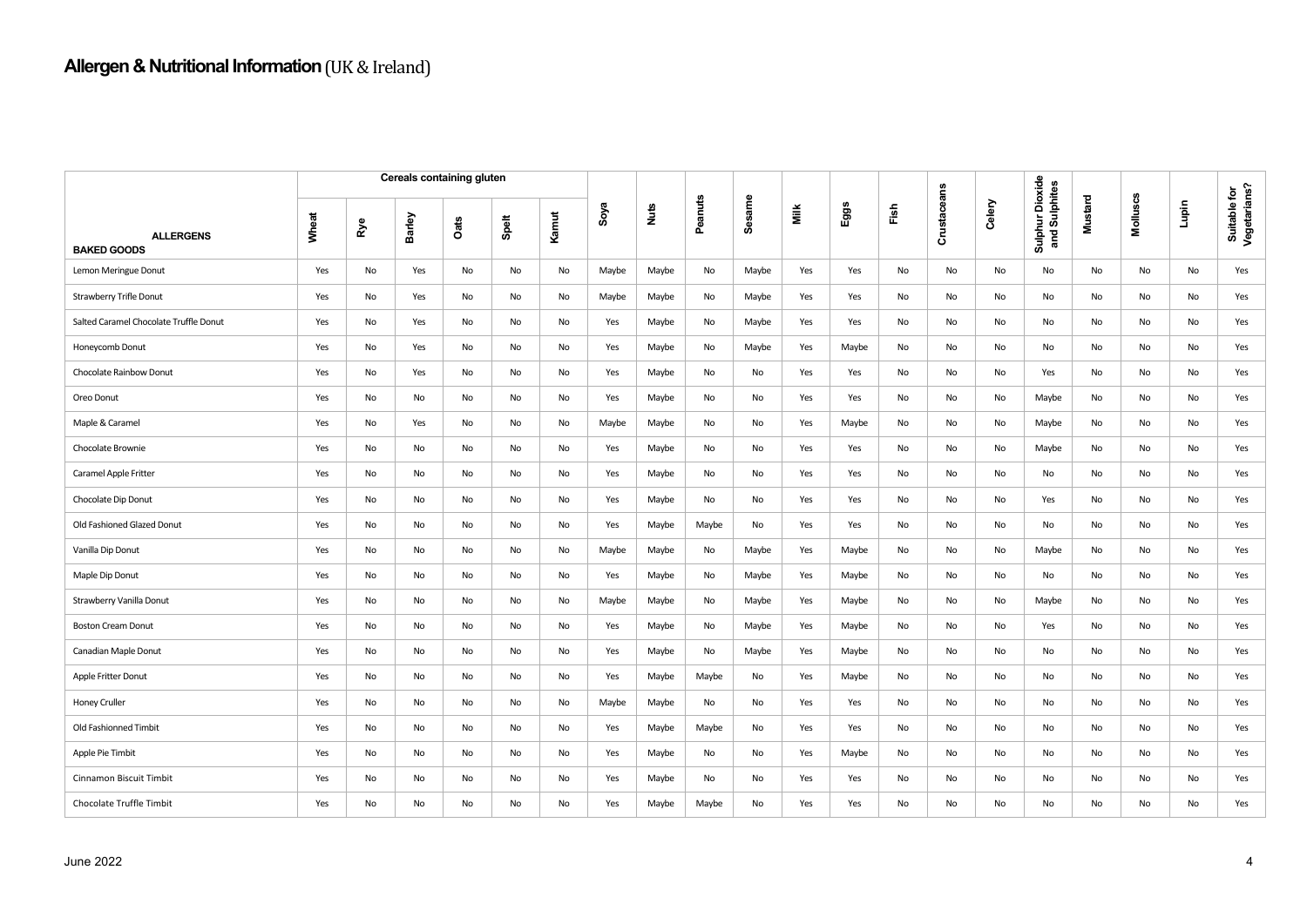|                                               | Wheat | ę۴  | Barley | Oats | Spelt | Kamut | soya  | Nuts  | Peanuts | Sesame | Ĕ     | Eggs  | Fish | Crustaceans | Celery | Dioxide<br><b>I</b> Sulphites<br>Sulphur  <br>and Sul | Mustard | Molluscs | ilapin | Suitable for<br>Vegetarians? |
|-----------------------------------------------|-------|-----|--------|------|-------|-------|-------|-------|---------|--------|-------|-------|------|-------------|--------|-------------------------------------------------------|---------|----------|--------|------------------------------|
| White Birthday Cake Timbit                    | Yes   | No  | No     | No   | No    | No    | Yes   | Maybe | Maybe   | No     | Yes   | Yes   | No   | No          | No     | No                                                    | No      | No       | No     | Yes                          |
| Apple Fritter Timbit                          | Yes   | No  | No     | No   | No    | No    | Yes   | Maybe | No      | No     | Yes   | Maybe | No   | No          | No     | No                                                    | No      | No       | No     | Yes                          |
| Honey Cruller Timbit                          | Yes   | No  | No     | No   | No    | No    | Maybe | Maybe | No      | No     | Yes   | Yes   | No   | No          | No     | No                                                    | No      | No       | No     | Yes                          |
| <b>BAGELS</b>                                 |       |     |        |      |       |       |       |       |         |        |       |       |      |             |        |                                                       |         |          |        |                              |
| Plain Bagel                                   | Yes   | No  | Yes    | No   | No    | No    | No    | Maybe | No      | Yes    | Maybe | Maybe | No   | No          | No     | Yes                                                   | No      | No       | No     | Yes                          |
| Plain Bagel (with Cream Cheese)               | Yes   | No  | Yes    | No   | No    | No    | No    | Maybe | No      | Yes    | Yes   | Maybe | No   | No          | No     | Yes                                                   | No      | No       | No     | Yes                          |
| <b>BREAKFAST</b>                              |       |     |        |      |       |       |       |       |         |        |       |       |      |             |        |                                                       |         |          |        |                              |
| Toast (Plain)                                 | Yes   | No  | Yes    | No   | No    | No    | Yes   | No    | No      | No     | No    | No    | No   | No          | No     | No                                                    | No      | No       | No     | Yes                          |
| Toast (with Cream Cheese)                     | Yes   | No  | Yes    | No   | No    | No    | Yes   | No    | No      | No     | Yes   | No    | No   | No          | No     | No                                                    | No      | No       | No     | Yes                          |
| Toast (with Jam only)                         | Yes   | No  | Yes    | No   | No    | No    | Yes   | No    | No      | No     | No    | No    | No   | No          | No     | No                                                    | No      | No       | No     | Yes                          |
| Bacon Roll                                    | Yes   | No  | No     | No   | No    | No    | No    | No    | No      | No     | Maybe | Maybe | No   | No          | No     | No                                                    | No      | No       | No     | No                           |
| Vegetarian Sausage, Egg & Cheese Muffin       | Yes   | Yes | Yes    | Yes  | No    | No    | Yes   | Maybe | Maybe   | Maybe  | Yes   | Yes   | No   | No          | Maybe  | No                                                    | Maybe   | No       | No     | Yes                          |
| Vegetarian Breakfast Wrap                     | Yes   | No  | Yes    | Yes  | No    | No    | Yes   | Maybe | Maybe   | Maybe  | Yes   | Yes   | No   | No          | Maybe  | No                                                    | Maybe   | No       | No     | Yes                          |
| Vegetarian Big Breakfst Wrap                  | Yes   | No  | Yes    | Yes  | No    | No    | Yes   | Maybe | Maybe   | Maybe  | Yes   | Yes   | No   | No          | Maybe  | No                                                    | Maybe   | No       | No     | Yes                          |
| Bacon Muffin                                  | Yes   | Yes | No     | No   | No    | No    | No    | No    | No      | Maybe  | Yes   | Yes   | No   | No          | No     | No                                                    | No      | No       | No     | No                           |
| Sausage Muffin                                | Yes   | Yes | No     | No   | No    | No    | Maybe | No    | No      | Maybe  | Yes   | Yes   | No   | No          | No     | No                                                    | No      | No       | No     | No                           |
| Sausage with Egg & Cheese Muffin              | Yes   | Yes | No     | No   | No    | No    | Maybe | No    | No      | Maybe  | Yes   | Yes   | No   | No          | No     | No                                                    | No      | No       | No     | No                           |
| Sausage with Egg & Cheese Muffin Stack        | Yes   | Yes | No     | No   | No    | No    | Maybe | No    | No      | Maybe  | Yes   | Yes   | No   | No          | No     | No                                                    | No      | No       | No     | No                           |
| Double Sausage with Egg & Cheese Muffin       | Yes   | Yes | No     | No   | No    | No    | Maybe | No    | No      | Maybe  | Yes   | Yes   | No   | No          | No     | No                                                    | No      | No       | No     | No                           |
| Double Sausage with Egg & Cheese Muffin Stack | Yes   | Yes | No     | No   | No    | No    | Maybe | No    | No      | Maybe  | Yes   | Yes   | No   | No          | No     | No                                                    | No      | No       | No     | No                           |
| Bacon with Egg & Cheese Muffin                | Yes   | Yes | No     | No   | No    | No    | No    | No    | No      | Maybe  | Yes   | Yes   | No   | No          | No     | No                                                    | No      | No       | No     | No                           |
| Bacon with Egg & Cheese Muffin Stack          | Yes   | Yes | No     | No   | No    | No    | No    | No    | No      | Maybe  | Yes   | Yes   | No   | No          | No     | No                                                    | No      | No       | No     | No                           |
| Double Bacon with Egg & Cheese Muffin         | Yes   | Yes | No     | No   | No    | No    | No    | No    | No      | Maybe  | Yes   | Yes   | No   | No          | No     | No                                                    | No      | No       | No     | No                           |
| Double Bacon with Egg & Cheese Muffin Stack   | Yes   | Yes | No     | No   | No    | No    | No    | No    | No      | Maybe  | Yes   | Yes   | No   | No          | No     | No                                                    | No      | No       | No     | No                           |
| Egg and Cheese Muffin                         | Yes   | Yes | No     | No   | No    | No    | No    | No    | No      | Maybe  | Yes   | Yes   | No   | No          | No     | No                                                    | No      | No       | No     | Yes                          |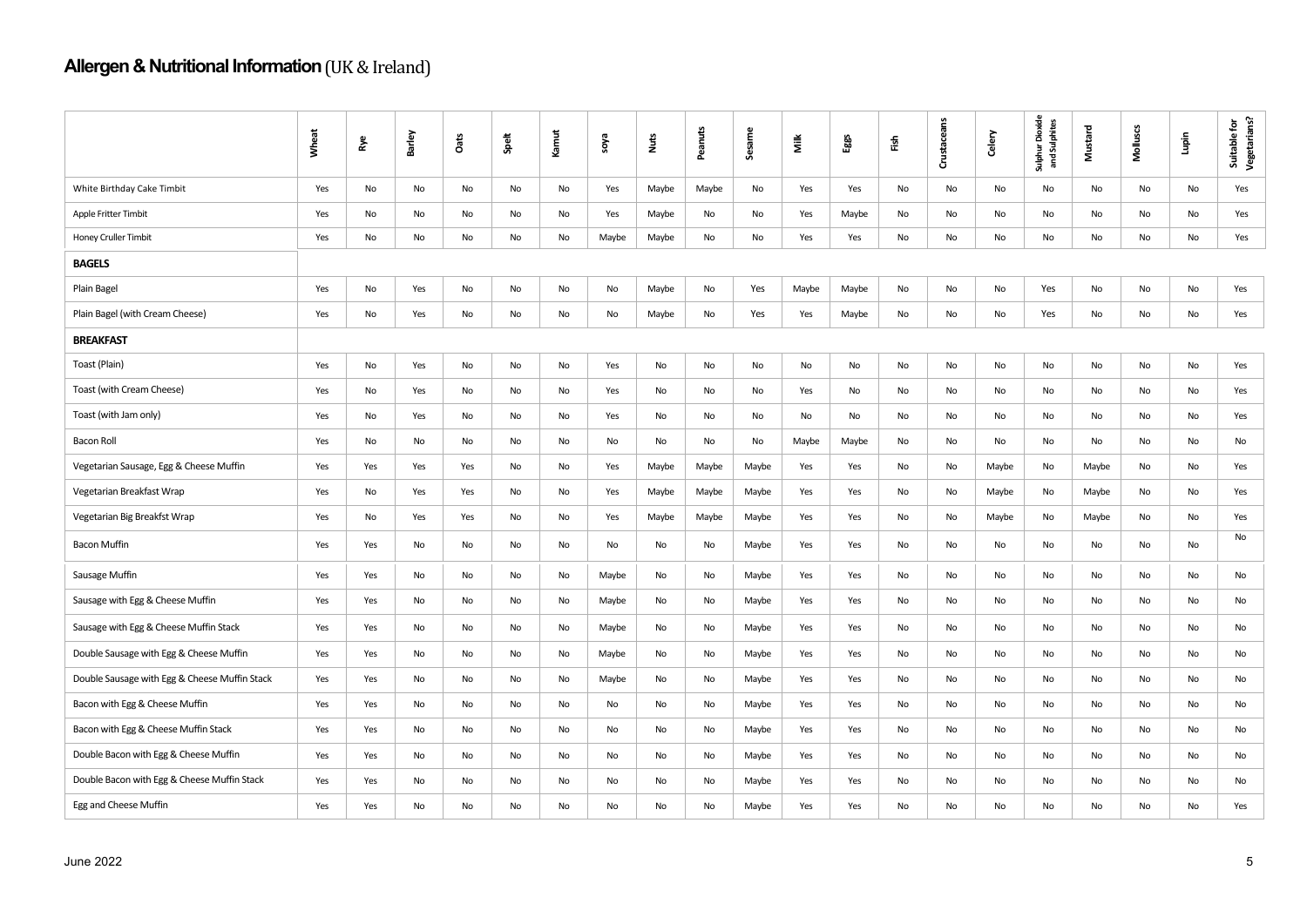|                                                 | Wheat | Rye | Barley | Oats | Spelt | Kamut | soya  | Nuts  | Peanuts | <b>Sesame</b> | Milk | Eggs | Fish | Crustaceans | Celery | Sulphur<br>Dioxide and<br>Sulphites | <b>Mustard</b> | Molluscs | Lupin | Suitable for<br>Vegetarians? |
|-------------------------------------------------|-------|-----|--------|------|-------|-------|-------|-------|---------|---------------|------|------|------|-------------|--------|-------------------------------------|----------------|----------|-------|------------------------------|
| Original Breakfast Wrap                         | Yes   | No  | No     | No   | No    | No    | Maybe | No    | No      | No            | Yes  | Yes  | No   | No          | No     | No                                  | No             | No       | No    | No                           |
| <b>Big Breakfast Wrap</b>                       | Yes   | No  | No     | No   | No    | No    | Maybe | No    | No      | No            | Yes  | Yes  | No   | No          | No     | No                                  | No             | No       | No    | No                           |
| Breakfast bagel with sausage                    | Yes   | Yes | No     | No   | No    | No    | Maybe | No    | No      | Maybe         | Yes  | Yes  | No   | No          | No     | Yes                                 | No             | No       | No    | No                           |
| Breakfast bagel with bacon                      | Yes   | No  | Yes    | No   | No    | No    | Maybe | Maybe | No      | Yes           | Yes  | Yes  | No   | No          | No     | Yes                                 | No             | No       | No    | No                           |
| Hash Brown                                      | No    | No  | No     | No   | No    | No    | No    | No    | No      | No            | No   | No   | No   | No          | No     | No                                  | No             | No       | No    | Yes                          |
| Porridge                                        | No    | No  | No     | Yes  | No    | No    | Maybe | Maybe | No      | No            | Yes  | No   | No   | No          | No     | No                                  | No             | No       | No    | Yes                          |
| Bacon & Maple Syrup Pancakes                    | Yes   | No  | No     | No   | No    | No    | No    | No    | No      | No            | Yes  | Yes  | No   | No          | No     | No                                  | No             | No       | No    | No                           |
| Maple Syrup Pancakes                            | Yes   | No  | No     | No   | No    | No    | No    | No    | No      | No            | Yes  | Yes  | No   | No          | No     | No                                  | No             | No       | No    | Yes                          |
| Chocolate and Hazelnut spread Pancakes          | Yes   | No  | No     | No   | No    | No    | Yes   | Yes   | No      | No            | Yes  | Yes  | No   | No          | No     | No                                  | No             | No       | No    | Yes                          |
| <b>SANDWICHES AND SIDES</b>                     |       |     |        |      |       |       |       |       |         |               |      |      |      |             |        |                                     |                |          |       |                              |
| <b>BBQ Burger</b>                               | Yes   | No  | No     | No   | No    | No    | Maybe | No    | No      | Maybe         | Yes  | Yes  | No   | No          | No     | No                                  | Yes            | No       | No    | No                           |
| BBQ Crispy Chicken Sandwich                     | Yes   | No  | No     | No   | No    | No    | Yes   | No    | No      | Maybe         | Yes  | Yes  | No   | No          | Yes    | No                                  | Yes            | No       | No    | No                           |
| <b>BBQ Crispy Chicken Wrap</b>                  | Yes   | No  | No     | No   | No    | No    | No    | No    | No      | No            | No   | No   | No   | No          | Yes    | No                                  | Yes            | No       | No    | No                           |
| BBQ Meatless Chicken Sandwich                   | Yes   | No  | No     | No   | No    | No    | Yes   | No    | No      | Maybe         | Yes  | Yes  | No   | No          | No     | No                                  | Yes            | No       | No    | Yes                          |
| <b>BBQ Hotdog</b>                               | Yes   | No  | No     | No   | No    | No    | No    | No    | No      | No            | Yes  | No   | No   | No          | No     | No                                  | Yes            | No       | No    | No                           |
| Tims Crispy Chicken Sandwich                    | Yes   | Yes | Yes    | No   | No    | No    | No    | No    | No      | Maybe         | Yes  | Yes  | No   | No          | Yes    | No                                  | Yes            | No       | No    | No                           |
| Tims Crispy Chicken Stack Sandwich (with bacon) | Yes   | Yes | Yes    | No   | No    | No    | No    | No    | No      | Maybe         | Yes  | Yes  | No   | No          | Yes    | No                                  | Yes            | No       | No    | No                           |
| Meatless Chicken Brioche                        | Yes   | No  | No     | No   | No    | No    | Yes   | No    | No      | Maybe         | Yes  | Yes  | No   | No          | No     | No                                  | Yes            | No       | No    | Yes                          |
| Meatless Chicken Vegan Wrap                     | Yes   | No  | No     | No   | No    | No    | Yes   | No    | No      | No            | No   | No   | No   | No          | No     | No                                  | No             | No       | No    | Yes                          |
| <b>Chicken Tenders</b>                          | Yes   | No  | No     | No   | No    | No    | No    | No    | No      | No            | No   | No   | No   | No          | Yes    | No                                  | No             | No       | No    | No                           |
| Cheese Melt (including Timmies minis)           | Yes   | No  | Maybe  | No   | No    | No    | Yes   | No    | No      | Maybe         | Yes  | No   | No   | No          | No     | No                                  | No             | No       | No    | Yes                          |
| Ham & Cheese Melt (including TImmies Mini)      | Yes   | No  | Maybe  | No   | No    | No    | Yes   | No    | No      | Maybe         | Yes  | No   | No   | No          | No     | No                                  | No             | No       | No    | No                           |
| <b>Tuna Melt</b>                                | Yes   | No  | Yes    | No   | No    | No    | Yes   | No    | No      | Maybe         | Yes  | Yes  | Yes  | Maybe       | Maybe  | No                                  | Yes            | No       | No    | No                           |
| Crispy Chicken Wrap                             | Yes   | No  | No     | No   | No    | No    | Maybe | No    | No      | No            | Yes  | Yes  | No   | No          | Yes    | No                                  | Maybe          | No       | No    | No                           |
| Tuna Wrap                                       | Yes   | No  | Yes    | No   | No    | No    | Yes   | No    | No      | Maybe         | Yes  | Yes  | Yes  | Maybe       | Maybe  | No                                  | Yes            | No       | No    | No                           |
| <b>June 2022</b>                                |       |     |        |      |       |       |       |       |         |               |      |      |      |             |        |                                     |                |          |       | 6                            |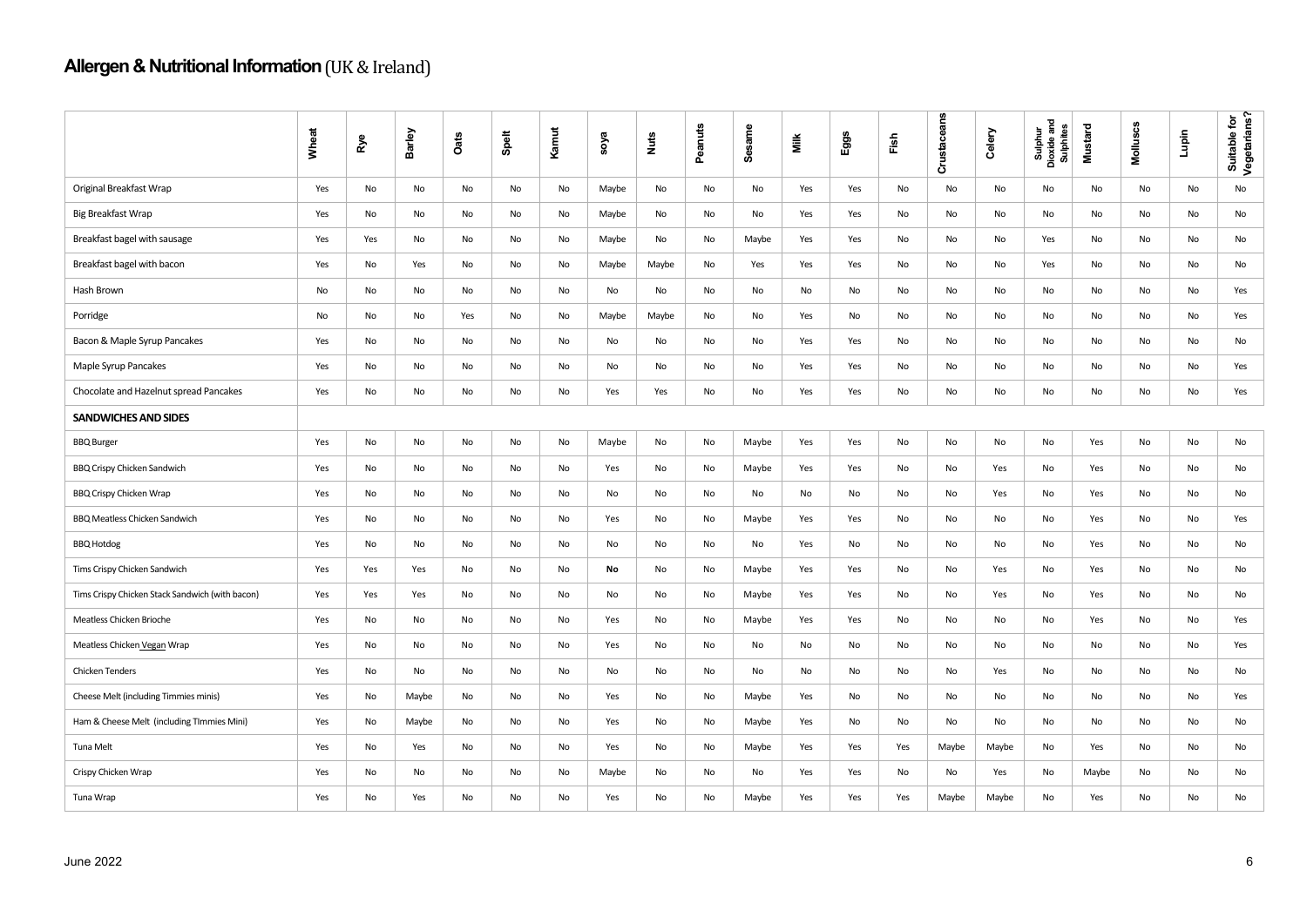|                                             | Wheat | Rye | Barley | Oats | Spelt | Kamut | soya  | Nuts | Peanuts | Sesame | Milk  | Eggs  | Fish | Crustaceans | Celery | <b>Sulphur Dioxide</b><br>and Sulphites | Mustard | Molluscs | Lupin | Suitable for<br>Vegetarians? |
|---------------------------------------------|-------|-----|--------|------|-------|-------|-------|------|---------|--------|-------|-------|------|-------------|--------|-----------------------------------------|---------|----------|-------|------------------------------|
| Tomato and Basil Soup - VEGAN               | No    | No  | No     | No   | No    | No    | No    | No   | No      | No     | No    | No    | No   | No          | Yes    | No                                      | No      | No       | No    | Yes                          |
| Hot Dog                                     | Yes   | No  | No     | No   | No    | No    | Yes   | No   | No      | No     | No    | No    | No   | No          | No     | No                                      | Yes     | No       | No    | No                           |
| <b>Classic Burger</b>                       | Yes   | No  | No     | No   | No    | No    | Maybe | No   | No      | No     | Yes   | Yes   | No   | No          | Maybe  | Maybe                                   | Yes     | No       | No    | No                           |
| Double Classic Burger                       | Yes   | No  | No     | No   | No    | No    | Maybe | No   | No      | No     | Yes   | Yes   | No   | No          | Maybe  | Maybe                                   | Yes     | No       | No    | No                           |
| Smoky Maple Burger                          | Yes   | No  | No     | No   | No    | No    | Yes   | No   | No      | No     | Yes   | Yes   | No   | No          | No     | No                                      | Yes     | No       | No    | No                           |
| Bacon Double Burger                         | Yes   | No  | No     | No   | No    | No    | Yes   | No   | No      | No     | Yes   | Yes   | No   | No          | No     | No                                      | Yes     | No       | No    | No                           |
| Lattice fries                               | Yes   | No  | No     | No   | No    | No    | No    | No   | No      | No     | No    | No    | No   | No          | No     | No                                      | No      | No       | No    | Yes                          |
| <b>DIP POTS</b>                             |       |     |        |      |       |       |       |      |         |        |       |       |      |             |        |                                         |         |          |       |                              |
| BBQ                                         | No    | No  | No     | No   | No    | No    | No    | No   | No      | No     | No    | No    | No   | No          | No     | No                                      | Yes     | No       | No    | Yes                          |
| Mayonnaise                                  | Yes   | No  | No     | No   | No    | No    | Maybe | No   | No      | Maybe  | Yes   | Yes   | No   | No          | No     | No                                      | Yes     | No       | No    | Yes                          |
| Aioli                                       | No    | No  | No     | No   | No    | No    | No    | No   | No      | No     | No    | No    | No   | No          | No     | No                                      | Yes     | No       | No    | Yes                          |
| Smokey Tomato                               | No    | No  | No     | No   | No    | No    | No    | No   | No      | No     | No    | Yes   | No   | No          | No     | No                                      | Yes     | No       | No    | Yes                          |
| Sweet Chilli                                | No    | No  | No     | No   | No    | No    | No    | No   | No      | Maybe  | No    | No    | No   | No          | No     | No                                      | No      | No       | No    | Yes                          |
| Vegan Mayonnaise                            | No    | No  | No     | No   | No    | No    | No    | No   | No      | No     | No    | No    | No   | No          | No     | No                                      | No      | No       | No    | Yes                          |
| Sweet Curry                                 | Yes   | No  | No     | No   | No    | No    | Yes   | No   | No      | No     | Maybe | Maybe | No   | No          | Maybe  | Maybe                                   | Yes     | No       | No    | Yes                          |
| Chipotle                                    | No    | No  | No     | No   | No    | No    | No    | No   | No      | No     | No    | Yes   | No   | No          | No     | No                                      | Yes     | No       | No    | Yes                          |
| Tomato Ketchup                              | Maybe | No  | No     | No   | No    | No    | Maybe | No   | No      | No     | Maybe | Maybe | No   | No          | Maybe  | Yes                                     | Maybe   | No       | No    | Yes                          |
| <b>HP Sauce</b>                             | Yes   | Yes | Yes    | No   | No    | No    | No    | No   | No      | No     | No    | No    | No   | No          | No     | No                                      | No      | No       | No    | Yes                          |
| <b>DESSERTS</b>                             |       |     |        |      |       |       |       |      |         |        |       |       |      |             |        |                                         |         |          |       |                              |
| Chocolate & Hazelnut Oreo pancakes          | Yes   | No  | No     | No   | No    | No    | Yes   | Yes  | No      | No     | Yes   | Yes   | No   | No          | No     | No                                      | No      | No       | No    | Yes                          |
| Maple, Caramel and White Chocolate Pancakes | Yes   | No  | No     | No   | No    | No    | No    | No   | No      | No     | Yes   | Yes   | No   | No          | No     | No                                      | No      | No       | No    | Yes                          |
| <b>HOT BEVERAGES</b>                        |       |     |        |      |       |       |       |      |         |        |       |       |      |             |        |                                         |         |          |       |                              |
| Original Blend Coffee                       | No    | No  | No     | No   | No    | No    | No    | No   | No      | No     | No    | No    | No   | No          | No     | No                                      | No      | No       | No    | Yes                          |
| Dark Roast Coffee                           | No    | No  | No     | No   | No    | No    | No    | No   | No      | No     | No    | No    | No   | No          | No     | No                                      | No      | No       | No    | Yes                          |
| Caramel Macchiato                           | No    | No  | No     | No   | No    | No    | No    | No   | No      | No     | Yes   | No    | No   | No          | No     | No                                      | No      | No       | No    | Yes                          |
| <b>June 2022</b>                            |       |     |        |      |       |       |       |      |         |        |       |       |      |             |        |                                         |         |          |       | $\overline{7}$               |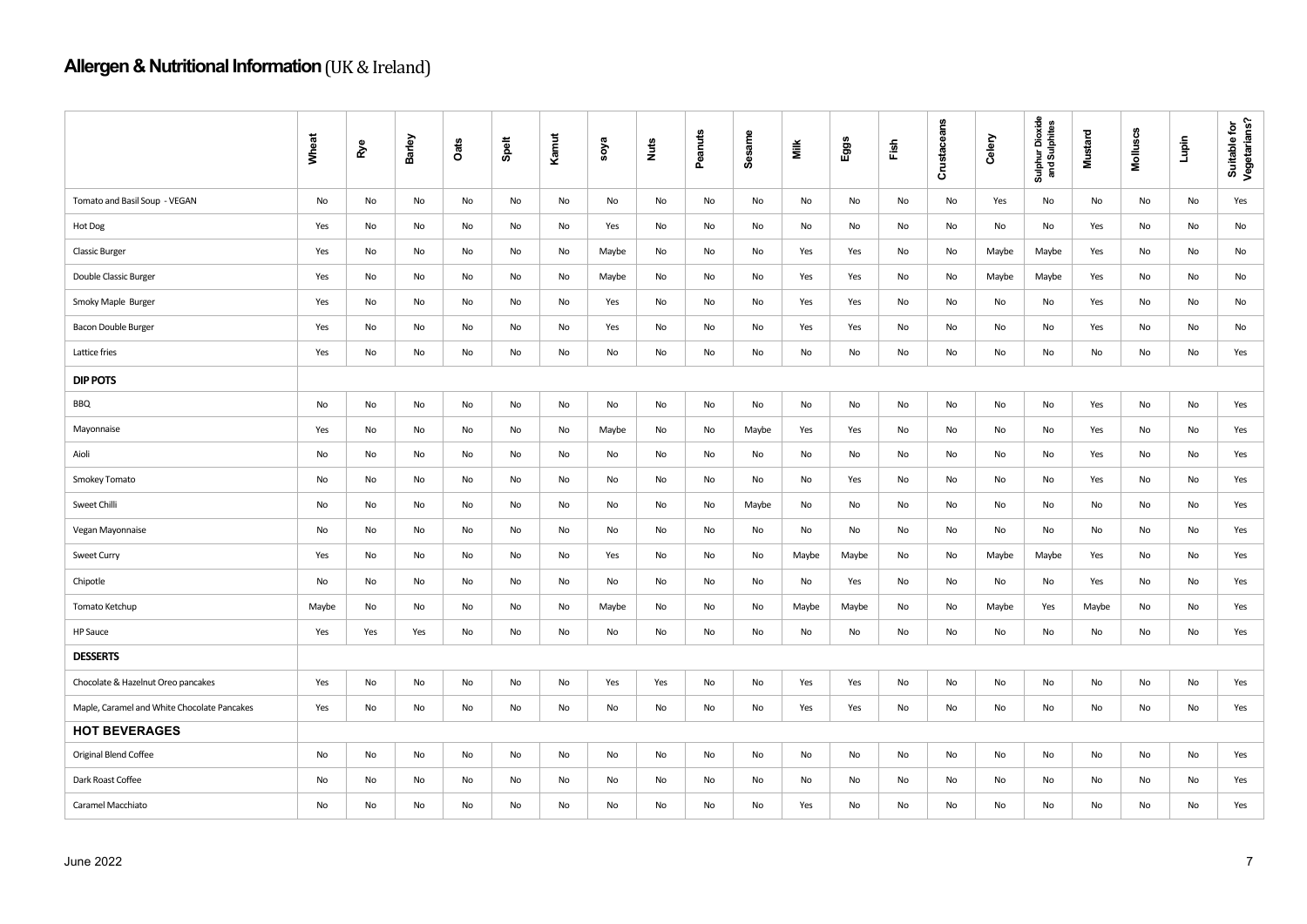|                                                 | Wheat | Rγe | Barley | Oats | Spelt | Kamut | soya  | <b>Nuts</b> | Peanuts | Sesame | Ĕ     | Eggs | Fish | Crustaceans | Celery | and<br>Sulphur Dioxide<br>Sulphites | Mustard | <b>Molluscs</b> | Lupin | Suitable for<br>Vegetarians? |
|-------------------------------------------------|-------|-----|--------|------|-------|-------|-------|-------------|---------|--------|-------|------|------|-------------|--------|-------------------------------------|---------|-----------------|-------|------------------------------|
| Latte (standard)                                | No    | No  | No     | No   | No    | No    | No    | No          | No      | No     | Yes   | No   | No   | No          | No     | No                                  | No      | No              | No    | Yes                          |
| Latte (Flavoured Syrup)                         | No    | No  | No     | No   | No    | No    | No    | No          | No      | No     | Yes   | No   | No   | No          | No     | No                                  | No      | No              | No    | Yes                          |
| Honeycomb Latte                                 | No    | No  | No     | No   | No    | No    | No    | No          | No      | No     | Yes   | No   | No   | No          | No     | No                                  | No      | No              | No    | Yes                          |
| Chai Latte                                      | No    | No  | No     | No   | No    | No    | No    | No          | No      | No     | Yes   | No   | No   | No          | No     | No                                  | No      | No              | No    | Yes                          |
| French Vanilla                                  | No    | No  | No     | No   | No    | No    | No    | No          | No      | No     | Yes   | No   | No   | No          | No     | No                                  | No      | No              | No    | Yes                          |
| French Vanilla Latte                            | No    | No  | No     | No   | No    | No    | No    | No          | No      | No     | Yes   | No   | No   | No          | No     | No                                  | No      | No              | No    | Yes                          |
| Cappuccino                                      | No    | No  | No     | No   | No    | No    | No    | No          | No      | No     | Yes   | No   | No   | No          | No     | No                                  | No      | No              | No    | Yes                          |
| Café Mocha                                      | No    | No  | No     | No   | No    | No    | No    | No          | No      | No     | Yes   | No   | No   | No          | No     | No                                  | No      | No              | No    | Yes                          |
| Flat White                                      | No    | No  | No     | No   | No    | No    | No    | No          | No      | No     | Yes   | No   | No   | No          | No     | No                                  | No      | No              | No    | Yes                          |
| Espresso                                        | No    | No  | No     | No   | No    | No    | No    | No          | No      | No     | No    | No   | No   | No          | No     | No                                  | No      | No              | No    | Yes                          |
| <b>Hot Chocolate</b>                            | No    | No  | Yes    | No   | No    | No    | No    | No          | No      | No     | Yes   | No   | No   | No          | No     | No                                  | No      | No              | No    | Yes                          |
| Syrup Flavoured Hot Milk Chocolate with cream   | No    | No  | Yes    | No   | No    | No    | No    | No          | No      | No     | Yes   | No   | No   | No          | No     | No                                  | No      | No              | No    | Yes                          |
| White Hot Chocolate with cream and marshmallows | No    | No  | No     | No   | No    | No    | No    | No          | No      | Yes    | Yes   | No   | No   | No          | No     | No                                  | No      | No              | No    | No                           |
| Signature Tea (all flavours)                    | No    | No  | No     | No   | No    | No    | No    | No          | No      | No     | No    | No   | No   | No          | No     | No                                  | No      | No              | No    | Yes                          |
| <b>Brewed Tea</b>                               | No    | No  | No     | No   | No    | No    | No    | No          | No      | No     | No    | No   | No   | No          | No     | No                                  | No      | No              | No    | Yes                          |
| Soya Milk                                       | No    | No  | No     | No   | No    | No    | Yes   | No          | No      | No     | No    | No   | No   | No          | No     | No                                  | No      | No              | No    | Yes                          |
| Coconut Milk                                    | No    | No  | No     | No   | No    | No    | Yes   | Maybe       | No      | No     | No    | No   | No   | No          | No     | No                                  | No      | No              | No    | Yes                          |
| Oat Milk                                        | Maybe | No  | No     | Yes  | No    | No    | No    | No          | No      | No     | No    | No   | No   | No          | No     | No                                  | No      | No              | No    | Yes                          |
| Marshmallows                                    | No    | No  | No     | No   | No    | No    | No    | No          | No      | No     | No    | No   | No   | No          | No     | No                                  | No      | No              | No    | No                           |
| <b>COLD BEVERAGES</b>                           |       |     |        |      |       |       |       |             |         |        |       |      |      |             |        |                                     |         |                 |       |                              |
| <b>Sherbet Lemon Cooler</b>                     | No    | No  | No     | No   | No    | No    | No    | No          | No      | No     | Maybe | No   | No   | No          | No     | No                                  | No      | No              | No    | Yes                          |
| <b>Tropical Cooler</b>                          | No    | No  | No     | No   | No    | No    | No    | No          | No      | No     | Maybe | No   | No   | No          | No     | No                                  | No      | No              | No    | Yes                          |
| <b>Cherry Cooler</b>                            | No    | No  | No     | No   | No    | No    | No    | No          | No      | No     | Maybe | No   | No   | No          | No     | No                                  | No      | No              | No    | Yes                          |
| Lemonade Refresher                              | No    | No  | No     | No   | No    | No    | No    | No          | No      | No     | No    | No   | No   | No          | No     | No                                  | No      | No              | No    | Yes                          |
| Strawberry Lemonade Refresher                   | No    | No  | No     | No   | No    | No    | No    | No          | No      | No     | No    | No   | No   | No          | No     | No                                  | No      | No              | No    | Yes                          |
| Iced Capp Supreme (standard)                    | Maybe | No  | No     | No   | No    | No    | Maybe | No          | No      | No     | Yes   | No   | No   | No          | No     | No                                  | No      | No              | No    | Yes                          |
| <b>June 2022</b>                                |       |     |        |      |       |       |       |             |         |        |       |      |      |             |        |                                     |         |                 |       | 8                            |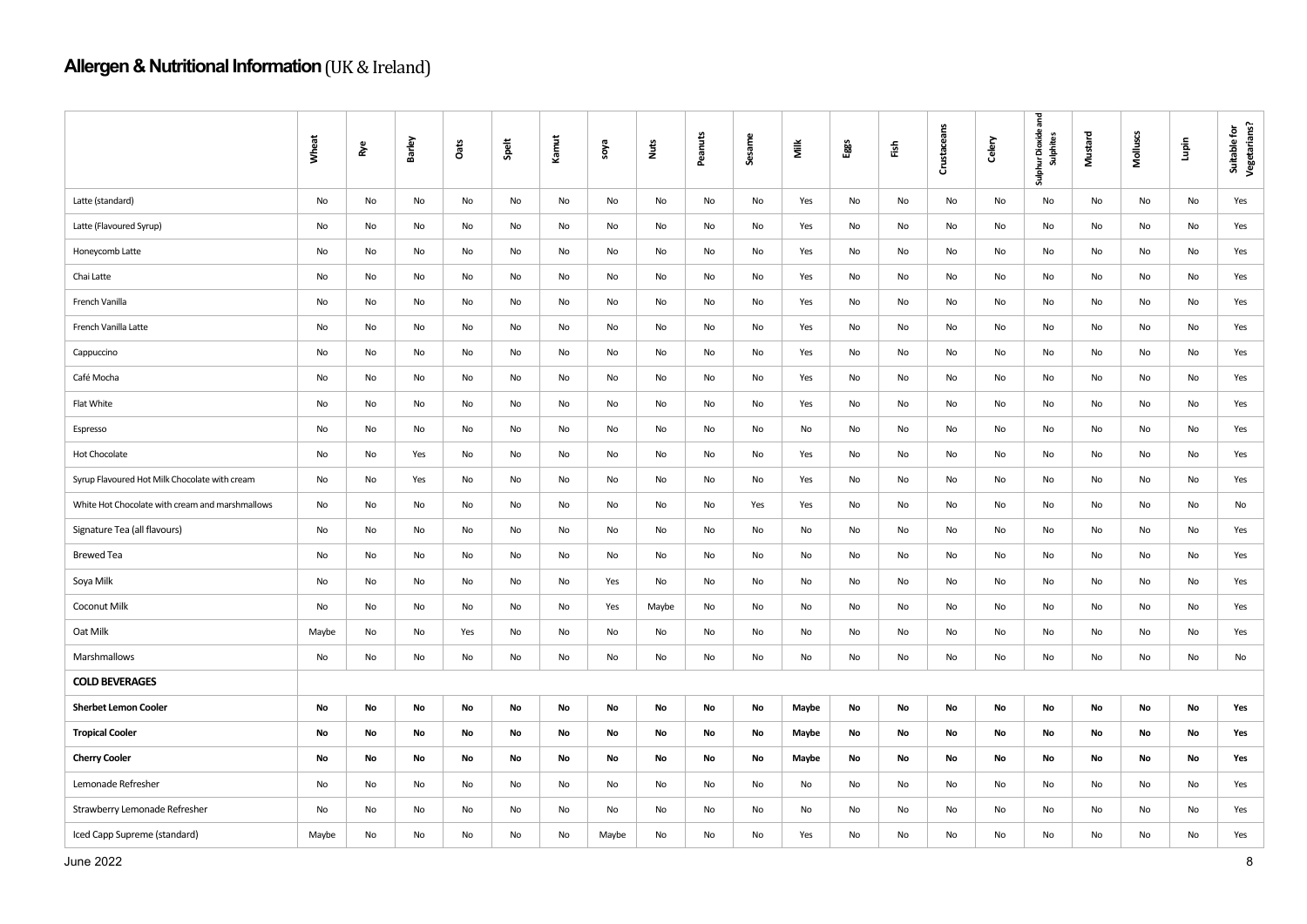|                                             | Wheat | Rγe | Barley | Oats | Spelt | Kamut | soya  | Nuts  | Peanuts | Sesame | Ĕ     | Eggs | Eish | Crustaceans | Celery        | Sulphur Dioxide<br>and Sulphites | Mustard | Molluscs | iquin | Suitable for<br>Vegetarians? |
|---------------------------------------------|-------|-----|--------|------|-------|-------|-------|-------|---------|--------|-------|------|------|-------------|---------------|----------------------------------|---------|----------|-------|------------------------------|
| Iced Capp Supreme (Chocolate Syrup)         | Maybe | No  | No     | No   | No    | No    | Maybe | No    | No      | No     | Yes   | No   | No   | No          | No            | No                               | No      | No       | No    | Yes                          |
| Iced Capp Supreme (Flavoured Syrup)         | Maybe | No  | No     | No   | No    | No    | Maybe | No    | No      | No     | Yes   | No   | No   | No          | No            | No                               | No      | No       | No    | Yes                          |
| Iced Capp Supreme (Caramel Sauce)           | Maybe | No  | No     | No   | No    | No    | Maybe | No    | No      | No     | Yes   | No   | No   | No          | $\mathsf{No}$ | No                               | No      | No       | No    | Yes                          |
| Iced Capp Supreme with Oreo                 | Yes   | No  | No     | No   | No    | No    | Yes   | No    | No      | No     | Yes   | No   | No   | No          | No            | No                               | No      | No       | No    | Yes                          |
| Iced Capp (standard)                        | Maybe | No  | No     | No   | No    | No    | Maybe | No    | No      | No     | Yes   | No   | No   | No          | No            | No                               | No      | No       | No    | Yes                          |
| Iced Caramel Macchiato                      | No    | No  | No     | No   | No    | No    | No    | No    | No      | No     | Yes   | No   | No   | No          | No            | No                               | No      | No       | No    | Yes                          |
| Dairy Free Iced Capp (no whip top)          | No    | No  | No     | No   | No    | No    | Yes   | Maybe | No      | No     | No    | No   | No   | No          | No            | No                               | No      | No       | No    | Yes                          |
| Brownie Iced Capp                           | Yes   | No  | No     | No   | No    | No    | Yes   | No    | No      | No     | Yes   | Yes  | No   | No          | No            | No                               | No      | No       | No    | Yes                          |
| Tim's Shake - Mango, Coconut & Passionfruit | No    | No  | No     | No   | No    | No    | Yes   | Maybe | No      | No     | No    | Yes  | No   | No          | No            | No                               | No      | No       | No    | Yes                          |
| Tim's Shake - Chocolate Brownie             | No    | No  | No     | No   | No    | No    | Yes   | No    | No      | No     | Yes   | Yes  | No   | No          | No            | No                               | No      | No       | No    | Yes                          |
| Tim's Shake - Chocolate                     | No    | No  | No     | No   | No    | No    | Yes   | No    | No      | No     | Yes   | No   | No   | No          | No            | No                               | No      | No       | No    | Yes                          |
| Tim's Shake - Strawberry                    | No    | No  | No     | No   | No    | No    | Maybe | No    | No      | No     | Yes   | No   | No   | No          | No            | No                               | No      | No       | No    | Yes                          |
| Tim's Shake - Vanilla                       | No    | No  | No     | No   | No    | No    | Yes   | No    | No      | No     | Yes   | No   | No   | No          | No            | No                               | No      | No       | No    | Yes                          |
| Iced Latte                                  | No    | No  | No     | No   | No    | No    | No    | No    | No      | No     | Yes   | No   | No   | No          | No            | No                               | No      | No       | No    | Yes                          |
| Honeycomb Iced Latte                        | No    | No  | No     | No   | No    | No    | No    | No    | No      | No     | Yes   | No   | No   | No          | No            | No                               | No      | No       | No    | Yes                          |
| Iced Capp Light                             | Maybe | No  | No     | No   | No    | No    | Maybe | No    | No      | No     | Yes   | No   | No   | No          | No            | No                               | No      | No       | No    | Yes                          |
| Original Frozen Lemonade                    | No    | No  | No     | No   | No    | No    | No    | No    | No      | No     | Maybe | No   | No   | No          | No            | No                               | No      | No       | No    | Yes                          |
| Mango & Passionfruit Cooler                 | No    | No  | No     | No   | No    | No    | No    | No    | No      | No     | Maybe | No   | No   | No          | No            | No                               | No      | No       | No    | Yes                          |
| Watermelon & Strawberry Cooler              | No    | No  | No     | No   | No    | No    | No    | No    | No      | No     | Maybe | No   | No   | No          | No            | No                               | No      | No       | No    | Yes                          |
| Iced French Vanilla                         | No    | No  | No     | No   | No    | No    | No    | No    | No      | No     | Yes   | No   | No   | No          | No            | No                               | No      | No       | No    | Yes                          |
|                                             |       |     |        |      |       |       |       |       |         |        |       |      |      |             |               |                                  |         |          |       |                              |
| June 2022                                   |       |     |        |      |       |       |       |       |         |        |       |      |      |             |               |                                  |         |          |       | 9                            |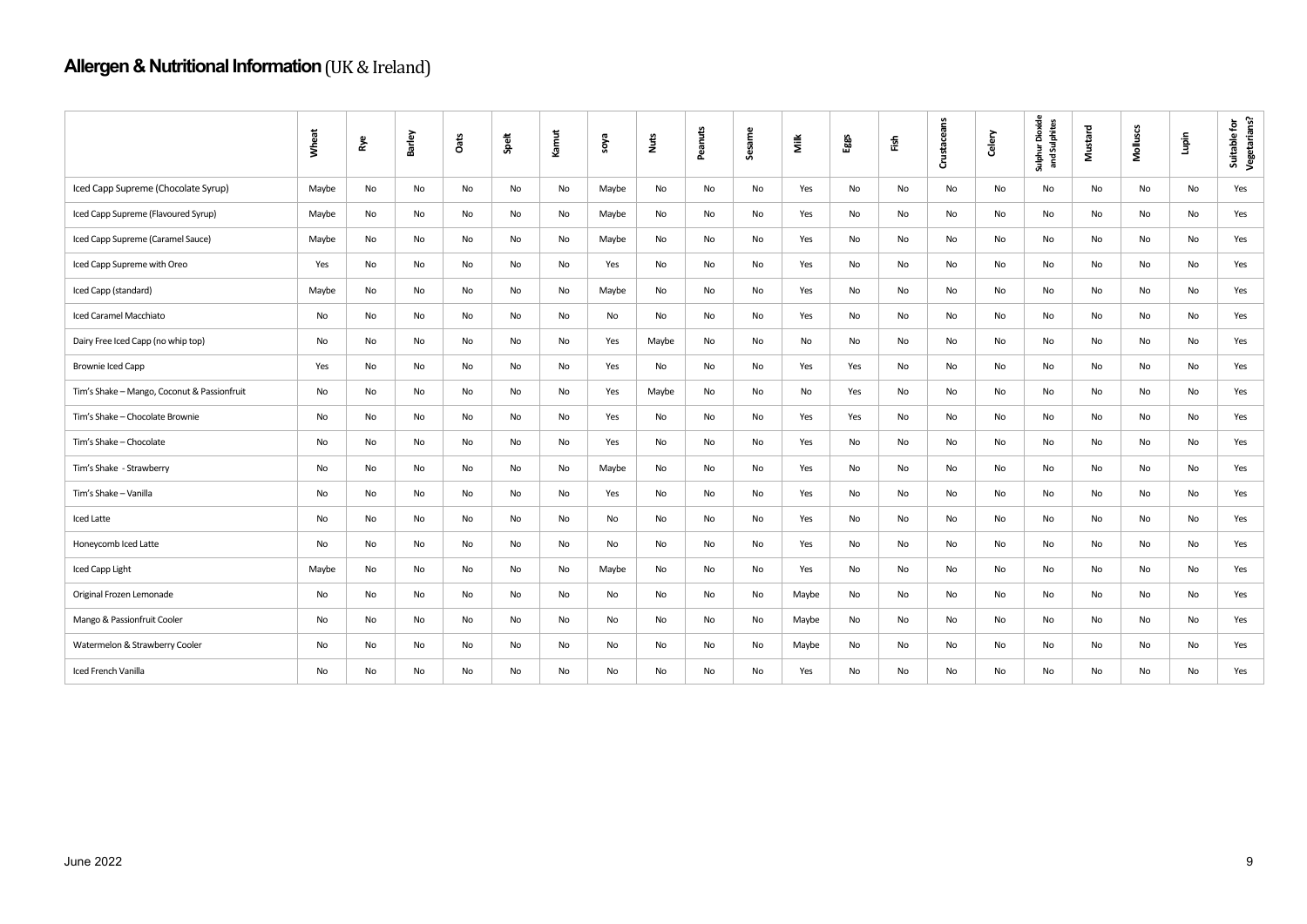| <b>NUTRITIONAL</b>                     | Portion         | kJ per<br>portion | Kcal per<br>portion | %RI<br>(Adult) | Total Fat<br>Per<br>portion | $%$ RI<br>(Adult) | Saturated fat<br>Per portion<br>(g) | %RI (Adult) | Carbohydrat<br>es per<br>portion (g) | %RI (Adult) | Of which are<br>sugars<br>Per portion | %RI (Adult) | Fibre<br>Per portion<br>(g) | Protein<br>Per portion<br>(g) | % RI (Adult)   | Salt<br>Per portion<br>(g) | %RI (Adult) |
|----------------------------------------|-----------------|-------------------|---------------------|----------------|-----------------------------|-------------------|-------------------------------------|-------------|--------------------------------------|-------------|---------------------------------------|-------------|-----------------------------|-------------------------------|----------------|----------------------------|-------------|
| <b>BAKED GOODS</b>                     |                 |                   |                     |                |                             |                   |                                     |             |                                      |             |                                       |             |                             |                               |                |                            |             |
| Lemon Meringue Donut                   | 80 <sub>g</sub> | 1369              | 325                 | 16             | 9.9                         | 15                | 5                                   | 25          | 52.7                                 | 20          | 28.1                                  | 31          | 1.2                         | 3.9                           | 8              | 0.4                        | 6           |
| <b>Strawberry Trifle Donut</b>         | 77g             | 1223              | 289                 | 14             | 8.3                         | 11                | 4.1                                 | 20          | 47.9                                 | 18          | 22.1                                  | 24          | 1.2                         | 3.8                           | 8              | 0.4                        | 6           |
| Salted Caramel Chocolate Truffle Donut | 75g             | 1282              | 303                 | 15             | 10.9                        | 15                | 5.6                                 | 28          | 44.3                                 | 17          | 20.8                                  | 23          | 1.2                         | 4.4                           | 8              | 0.5                        | 8           |
| Honeycomb Donut                        | 85g             | 1569              | 373                 | 18             | 15.3                        | 21                | 6.4                                 | 32          | 54.4                                 | 20          | 27.8                                  | 30          | 2.4                         | 6.6                           | 13             | 0.5                        | 8           |
| Chcocolate Rainbow Donut               | 84g             | 1368              | 326                 | 16             | 13.1                        | 18                | 6.1                                 | 30          | 46.7                                 | 17          | 25.5                                  | 28          | 0.9                         | 4.6                           | 9              | 0.4                        | 6           |
| Oreo Donut                             | 85g             | 1750              | 417                 | 20             | 19.9                        | 28                | 8.4                                 | 42          | 55.6                                 | 21          | 31.5                                  | 35          | 0.4                         | 4.2                           | 8              | 0.7                        | 12          |
| Chocolate Brownie Donut                | 90 <sub>g</sub> | 1305              | 312                 | 11.8           | 9.0                         | 13                | 3.9                                 | 19          | 33.1                                 | 13          | 11.3                                  | 12.5        | 0.8                         | 4.1                           | 8              | 0.6                        | 10          |
| Maple and Caramel Donut                | 111q            | 1221              | 292                 | 14.6           | 17.9                        | 25                | 8.0                                 | 40          | 52.4                                 | 20          | 28                                    | 31.1        | 1.0                         | 3.3                           | $\overline{7}$ | 0.9                        | 15          |
| Caramel Apple Fritter                  | 130g            | 1506              | 360                 | 18             | 16.9                        | 24                | 4.6                                 | 23          | 60                                   | 23          | 26                                    | 28.8        | 1.6                         | 5.7                           | 11             | 0.7                        | 12          |
| Double Chocolate Donut                 | 71g             | 1201              | 287                 | 14             | 16.9                        | 24                | $7.5\,$                             | 38          | 30.7                                 | 12          | 13.6                                  | 15          | 0.2                         | 3.4                           | $\overline{7}$ | 0.6                        | 10          |
| Chocolate Dip Donut                    | 64g             | 979               | 234                 | 12             | 9.9                         | 14                | 4.2                                 | 21          | 31.5                                 | 12          | 10.5                                  | 12          | 0.9                         | 4.1                           | $\,8\,$        | 0.4                        | 8           |
| Old Fashioned Glazed Donut             | 76g             | 1248              | 298                 | 15             | 14.4                        | 21                | 6.8                                 | 34          | 39.2                                 | 15          | 22.8                                  | 25          | $1.0$                       | 3.3                           | $\overline{7}$ | 0.5                        | 9           |
| Vanilla Dip Donut                      | 76g             | 1154              | 276                 | 14             | 9.0                         | 13                | 4.7                                 | 23          | 44.4                                 | 17          | 23.0                                  | 26          | 0.7                         | 3.9                           | 8              | 0.5                        | 9           |
| Maple Dip Donut                        | 64g             | 973               | 233                 | 12             | 9.4                         | 13                | 4.3                                 | 21          | 32.5                                 | 12          | 12.4                                  | 14          | 0.7                         | 3.9                           | 8              | 0.6                        | 10          |
| Strawberry Vanilla Donut               | 84g             | 1130              | 270                 | 14             | 7.2                         | 10                | 3.4                                 | 17          | 46.7                                 | 18          | 25.3                                  | 28          | 0.7                         | 3.9                           | 8              | 0.5                        | 8           |
| <b>Boston Cream Donut</b>              | 81g             | 1002              | 239                 | 12             | 9.0                         | 13                | 3.9                                 | 19          | 34.8                                 | 13          | 13.4                                  | 15          | 0.8                         | 4.1                           | 8              | 0.6                        | 10          |
| Canadian Maple Donut                   | 82g             | 1013              | 242                 | 12             | 8.7                         | 12                | 4.0                                 | 20          | 36.1                                 | 14          | 15.5                                  | 17          | 0.7                         | 3.9                           | 8              | 0.7                        | 12          |
| Apple Fritter Donut                    | 98g             | 1337              | 319                 | 16             | 10.4                        | 15                | 4.6                                 | 23          | 50.1                                 | 19          | 19.8                                  | 22          | 1.6                         | 5.7                           | 11             | 0.7                        | 12          |
| <b>Honey Cruller</b>                   | 47g             | 1097              | 260                 | 13             | 16                          | 23                | 7.7                                 | 39          | 27.1                                 | 10          | 12.1                                  | 13          | 0.2                         | 2.0                           | $\overline{4}$ | 0.5                        | 8           |
| Cinnamon Biscuit Timbit                | 25g             | 437               | 104                 | 5              | 4.8                         | $\overline{7}$    | 2.2                                 | 11          | 14.1                                 | 5           | 7.9                                   | 8           | $\mathbf 0$                 | 1.1                           | $\overline{2}$ | 0.2                        | 3           |
| <b>June 2022</b>                       |                 |                   |                     |                |                             |                   |                                     |             |                                      |             |                                       |             |                             |                               |                |                            | 10          |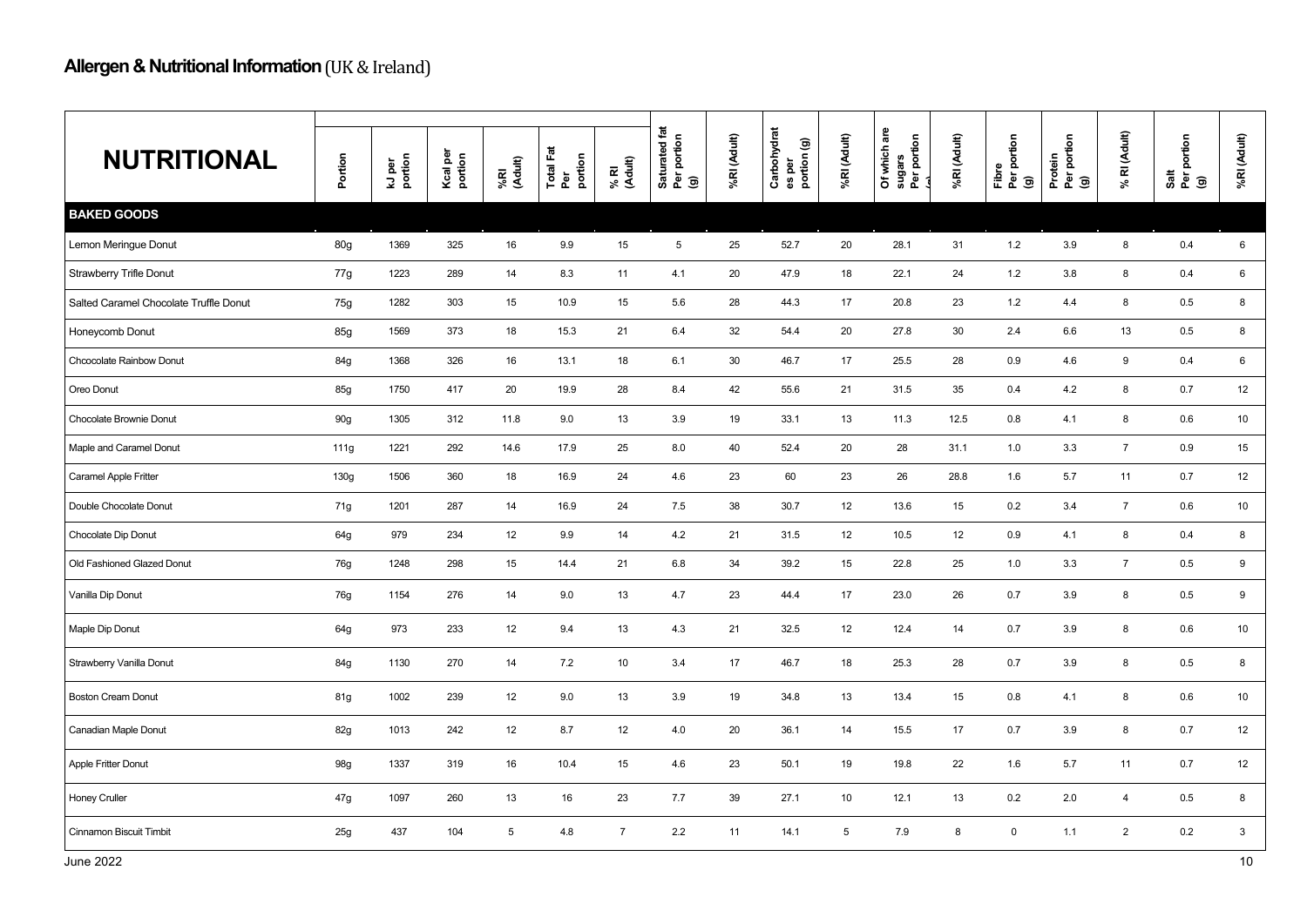| <b>NUTRITIONAL</b>                                            | Portion          | kJ per<br>portion | Kcal per<br>portion | %RI<br>(Adult) | Total Fat<br>Per<br>portion | % RI<br>(Adult) | Saturated fat<br>Per portion<br>(g) | %RI (Adult)    | Carbohydrat<br>es per<br>portion (g) | %RI (Adult)    | Of which are<br>sugars<br>Per portion | %RI (Adult)    | Fibre<br>Per portion<br>$\textcircled{\scriptsize{s}}$ | Protein<br>Per portion<br>(g) | % RI (Adult)   | Salt<br>Per portion<br>(g) | %RI (Adult)    |
|---------------------------------------------------------------|------------------|-------------------|---------------------|----------------|-----------------------------|-----------------|-------------------------------------|----------------|--------------------------------------|----------------|---------------------------------------|----------------|--------------------------------------------------------|-------------------------------|----------------|----------------------------|----------------|
| Chocolate Truffle Timbit                                      | 25g              | 392               | 94                  | 5              | 4.2                         | 6               | 2.2                                 | 11             | 13.1                                 | 5              | 8.5                                   | 9              | 0.3                                                    | 0.9                           | $\overline{2}$ | 0.2                        | $\mathbf{3}$   |
| Apple Pie Timbit                                              | 20g              | 218               | 51                  | 2.6            | $\overline{2}$              | 2.9             | 0.9                                 | 4.5            | 7.3                                  | 3              | 2.0                                   | 2.2            | 0.2                                                    | 1.2                           | 2.4            | 0.7                        | 12             |
| Old Fashioned Timbit                                          | 21g              | 336               | 80                  | $\overline{4}$ | 3.9                         | 6               | 1.8                                 | 9              | 10.6                                 | 4              | 6.0                                   | $\overline{7}$ | $\mathbf 0$                                            | 0.9                           | $\overline{2}$ | 0.2                        | $\mathbf{3}$   |
| White Cake Birthday Cake Timbit                               | 25g              | 392               | 94                  | 5              | 4.2                         | 6               | 2.2                                 | 11             | 13.1                                 | 5              | 8.5                                   | 9              | 0.3                                                    | 0.9                           | $\overline{2}$ | 0.2                        | $\mathbf{3}$   |
| Honey Dip Timbits                                             | 15 <sub>g</sub>  | 199               | 48                  | $\overline{2}$ | 1.3                         | $\overline{2}$  | 0.6                                 | $\mathbf{3}$   | 8.2                                  | $\mathbf{3}$   | 4.4                                   | 5              | 0                                                      | 0.7                           | $\mathbf{1}$   | 0.1                        | $\overline{1}$ |
| <b>Honey Cruller Timbits</b>                                  | 15g              | 251               | 60                  | 3              | $\mathbf{3}$                | $\overline{4}$  | 1.5                                 | 7.5            | 8.0                                  | $\mathbf{3}$   | $5\phantom{.0}$                       | 6              | 0                                                      | $\mathsf 0$                   | $\mathsf 0$    | 0.1                        | $\mathbf{1}$   |
| Chocolate Birthday Cake Timbits                               | 25g              | 392               | 94                  | 5              | 4.2                         | 6               | 2.2                                 | 11             | 13.1                                 | 5              | 8.5                                   | 9              | 0.3                                                    | 0.9                           | $\overline{2}$ | 0.2                        | $\mathbf{3}$   |
| Apple Fritter Timbit                                          | 13g              | 175               | 41                  | $\overline{2}$ | 1.9                         | $\mathbf{3}$    | 0.8                                 | $\overline{4}$ | 5.3                                  | $\overline{2}$ | 0.6                                   | $\overline{1}$ | 0.2                                                    | 0.9                           | $\overline{2}$ | 0.7                        | $12\,$         |
| <b>BAGELS AND PASTRIES</b>                                    |                  |                   |                     |                |                             |                 |                                     |                |                                      |                |                                       |                |                                                        |                               |                |                            |                |
| Plain Bagel                                                   | 113g             | 1258              | 301                 | 15             | 3.18                        | 5               | 0.43                                | $\overline{2}$ | 58.0                                 | 22             | 2.3                                   | 3              | 2.4                                                    | 9.9                           | 20             | 0.9                        | 15             |
| Plain Bagel (with Cream Cheese)                               | 127g             | 1398              | 334                 | 17             | 6.2                         | 9               | 2.5                                 | 12             | 58.6                                 | 23             | 2.8                                   | $\mathbf{3}$   | 2.5                                                    | 10.7                          | 21             | 1.0                        | 17             |
| <b>BREAKFAST</b>                                              |                  |                   |                     |                |                             |                 |                                     |                |                                      |                |                                       |                |                                                        |                               |                |                            |                |
| Toast (Plain)                                                 | <b>80g</b>       | 910               | 218                 | 11             | 1.9                         | $\mathbf{3}$    | 0.7                                 | 4              | 41.9                                 | 16             | 3.6                                   | $\overline{4}$ | 2.2                                                    | 7.0                           | 14             | 0.7                        | 11             |
| Toast (with Butter)                                           | 95g              | 1362              | 325                 | 16             | 13.8                        | 20              | 8.0                                 | 40             | 42.0                                 | 16             | 3.7                                   | 4              | 2.16                                                   | 7.1                           | 14             | 0.8                        | 13             |
| Toast (with Jam)                                              | 100 <sub>g</sub> | 1113              | 266                 | 13             | 1.9                         | 3               | 0.7                                 | $\overline{4}$ | 53.8                                 | 21             | 15.4                                  | 17             | 2.3                                                    | 7.1                           | 14             | 0.7                        | 12             |
| Bacon Roll                                                    | 152g             | 2468              | 587                 | 29.3           | 33.4                        | 48              | 16.1                                | 80             | 31.4                                 | 12             | 4.0                                   | 4.4            | 1.3                                                    | 36.8                          | 74             | 1.1                        | 18             |
| Vegetarian Sausage, Egg & Cheese Muffin<br>(Moving Mountains) | 201 <sub>g</sub> | 1744              | 416                 | 21             | 20.4                        | 29              | 10.4                                | 52             | 35.2                                 | 13.5           | 5.4                                   | 6              | 4.2                                                    | 20.2                          | 40             | 2.4                        | 40             |
| Vegetarian Breakfast Wrap (Moving Mountains)                  | 194g             | 3046              | 725                 | 36             | 25.3                        | 36              | 12.6                                | 63             | 96.5                                 | 37             | 8.7                                   | 9.6            | 6.1                                                    | 25.3                          | 51             | 2.7                        | 46             |
| Vegetarian Big Breakfast Wrap (Moving Mountains)              | 259g             | 2390              | 572                 | 29             | 31                          | 44.2            | 13.8                                | 69             | 51.4                                 | 19.8           | 6.4                                   | 7.1            | 5.7                                                    | 19.5                          | 39             | 2.9                        | 48             |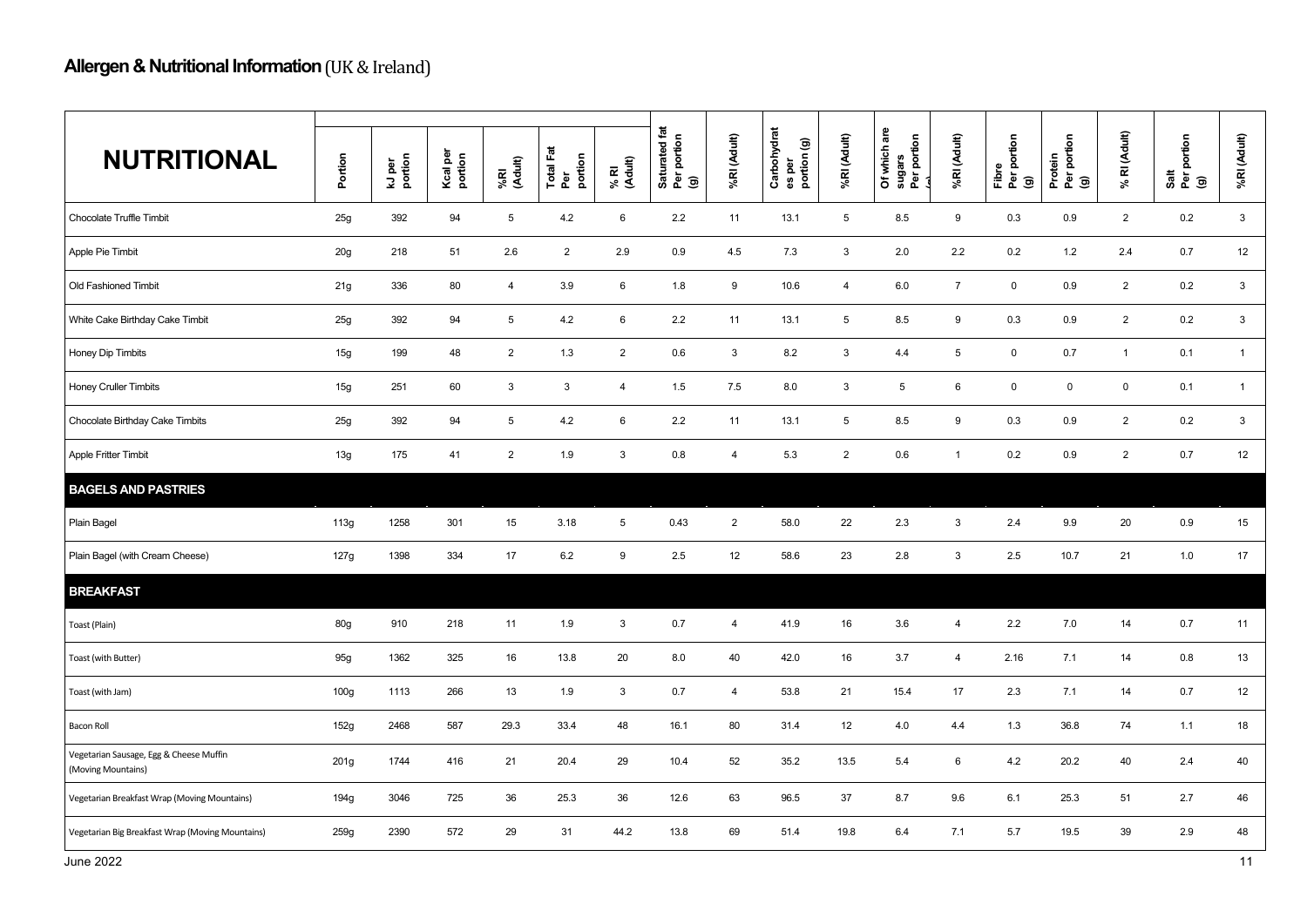| <b>NUTRITIONAL</b>                            | Portion          | kJ per<br>portion | Kcal per<br>portion | %RI<br>(Adult) | Total Fat<br>Per<br>portion | % RI<br>(Adult) | j.<br>Saturated fat<br>Per portion<br>(g) | %RI (Adult)    | Carbohydrat<br>es per<br>portion (g) | %RI (Adult)    | Of which are<br>sugars<br>Per portion | %RI (Adult)    | Fibre<br>Per portion<br>(g) | Protein<br>Per portion<br>(g) | % RI (Adult)   | Salt<br>Per portion<br>(g) | %RI (Adult)    |
|-----------------------------------------------|------------------|-------------------|---------------------|----------------|-----------------------------|-----------------|-------------------------------------------|----------------|--------------------------------------|----------------|---------------------------------------|----------------|-----------------------------|-------------------------------|----------------|----------------------------|----------------|
| <b>Bacon Muffin</b>                           | 127g             | 969               | 198                 | 10             | 13.5                        | 19              | 5.9                                       | 30             | 18.6                                 | $\overline{7}$ | 1.3                                   | $\overline{1}$ | 1.4                         | 12.1                          | 24             | 0.9                        | 15             |
| Sausage Muffin                                | 135g             | 1101              | 225                 | 11             | 15.4                        | 22              | 6.7                                       | 34             | 21.2                                 | 8              | 1.5                                   | $\overline{2}$ | 1.6                         | 13.7                          | 27             | 1.0                        | 17             |
| Sausage with Egg & Cheese Muffin              | 180g             | 1597              | 382                 | 19             | 21.4                        | 31              | 9.3                                       | 47             | 29.4                                 | 11             | 2.1                                   | $\overline{2}$ | 2.3                         | 19.0                          | 38             | 1.4                        | 23             |
| Sausage with Egg & Cheese Muffin Stack        | 254g             | 2354              | 563                 | 28.2           | 28.8                        | 41              | 13                                        | 65             | 40.8                                 | 16             | 3.7                                   | 4.1            | 4.4                         | 23.0                          | 46             | 2.3                        | 39             |
| Double Sausage with Egg & Cheese Muffin       | 217g             | 2121              | 507                 | 25             | 32.1                        | 46              | 14.2                                      | 71             | 30.3                                 | 12             | 2.4                                   | $\mathbf{3}$   | 2.6                         | 25.3                          | 51             | 1.9                        | 31             |
| Double Sausage with Egg & Cheese Muffin Stack | 301g             | 2878              | 688                 | 34             | 39.5                        | 56              | 17.9                                      | 90             | 41.7                                 | 14             | 4.0                                   | 4.4            | $\mathbf{3}$                | 29.4                          | 59             | 2.8                        | 47             |
| Bacon with Egg & Cheese Muffin                | 161g             | 1261              | 301                 | 15             | 13.5                        | 19              | 5.6                                       | 28             | 28.5                                 | 11             | 1.8                                   | $\overline{2}$ | 2.0                         | 17.5                          | 35             | 1.4                        | 23             |
| Bacon with Egg & Cheese Muffin Stack          | 245g             | 2081              | 482                 | 24             | 20.9                        | 29              | 9.3                                       | 46.5           | 40                                   | 15             | 3.4                                   | 3.8            | 2.4                         | 21.6                          | 43.2           | 2.3                        | 38             |
| Double Bacon with Egg & Cheese Muffin         | 179g             | 1448              | 346                 | 17             | 16.3                        | 23              | 6.8                                       | 34             | 28.5                                 | 11             | 1.8                                   | $\overline{2}$ | 2.1                         | 22.3                          | 45             | 1.8                        | 30             |
| Double Bacon with Egg & Cheese Muffin Stack   | 263g             | 2205              | 527                 | 27             | 23.7                        | 34              | 10.5                                      | 53             | 40                                   | 15             | 3.4                                   | 3.8            | 2.5                         | 26.4                          | 53             | 2.7                        | 44             |
| Egg and Cheese Muffin                         | 143g             | 1074              | 257                 | 13             | 10.64                       | 15              | 4.53                                      | 23             | 28.5                                 | 11             | 1.76                                  | $\overline{2}$ | 1.9                         | 12.8                          | 26             | 1.0                        | 16             |
| The Original Breakfast Wrap                   | 235g             | 2464              | 589                 | 29             | 37.3                        | 53              | 16.6                                      | 83             | 38.9                                 | 15             | 3.4                                   | $\overline{4}$ | 2.5                         | 23.2                          | 46             | 2.1                        | 36             |
| <b>Big Breakfast Wrap</b>                     | 280g             | 2785              | 743                 | 37             | 43                          | 61              | 18.7                                      | 93             | 52.6                                 | 20             | 5.1                                   | 6              | 3.0                         | 28.9                          | 56             | 3.2                        | 50             |
| Breakfast bagel with sausage                  | 189g             | 1677              | 402                 | 20             | 22.5                        | 32              | 9.3                                       | 46             | 32.4                                 | 12             | 3.0                                   | 3.3            | 3.0                         | 19.0                          | 38             | 1.6                        | 26.8           |
| Breakfast bagel with bacon                    | 160 <sub>g</sub> | 1281              | 321                 | 17             | 13.5                        | 19              | 5.1                                       | 26             | 29.4                                 | 11             | 2.4                                   | 2.6            | 2.9                         | 17.5                          | 35             | 1.9                        | 31.2           |
| Hash Brown                                    | 64g              | 544               | 130                 | $\overline{4}$ | 4.0                         | 6               | 2.0                                       | 10             | 9.7                                  | $\overline{4}$ | 0.4                                   | 0              | 0.4                         | 0.9                           | $\overline{2}$ | 0.5                        | $9\,$          |
| Porridge                                      | 210g             | 976               | 237                 | 12             | 14.5                        | 20              | 2.5                                       | 16             | 32                                   | 13             | 10.1                                  | 11             | 3.4                         | 7.3                           | 15             | 0.1                        | $\overline{2}$ |
| Bacon & Maple Pancakes                        | 175g             | 1800              | 426                 | 21             | 9.7                         | 14              | 2.13                                      | 11             | 69.5                                 | 27             | 33.0                                  | 37             | 1.7                         | 14.5                          | 29             | 2.1                        | 35             |
| Maple syrup Pancakes                          | 150g             | 1557              | 368                 | 18             | 6.2                         | 9               | $0.8\,$                                   | $\overline{4}$ | 69.3                                 | 27             | 33.0                                  | 37             | 1.6                         | 8.0                           | 16             | 1.1                        | 18             |
|                                               |                  |                   |                     |                |                             |                 |                                           |                |                                      |                |                                       |                |                             |                               |                |                            |                |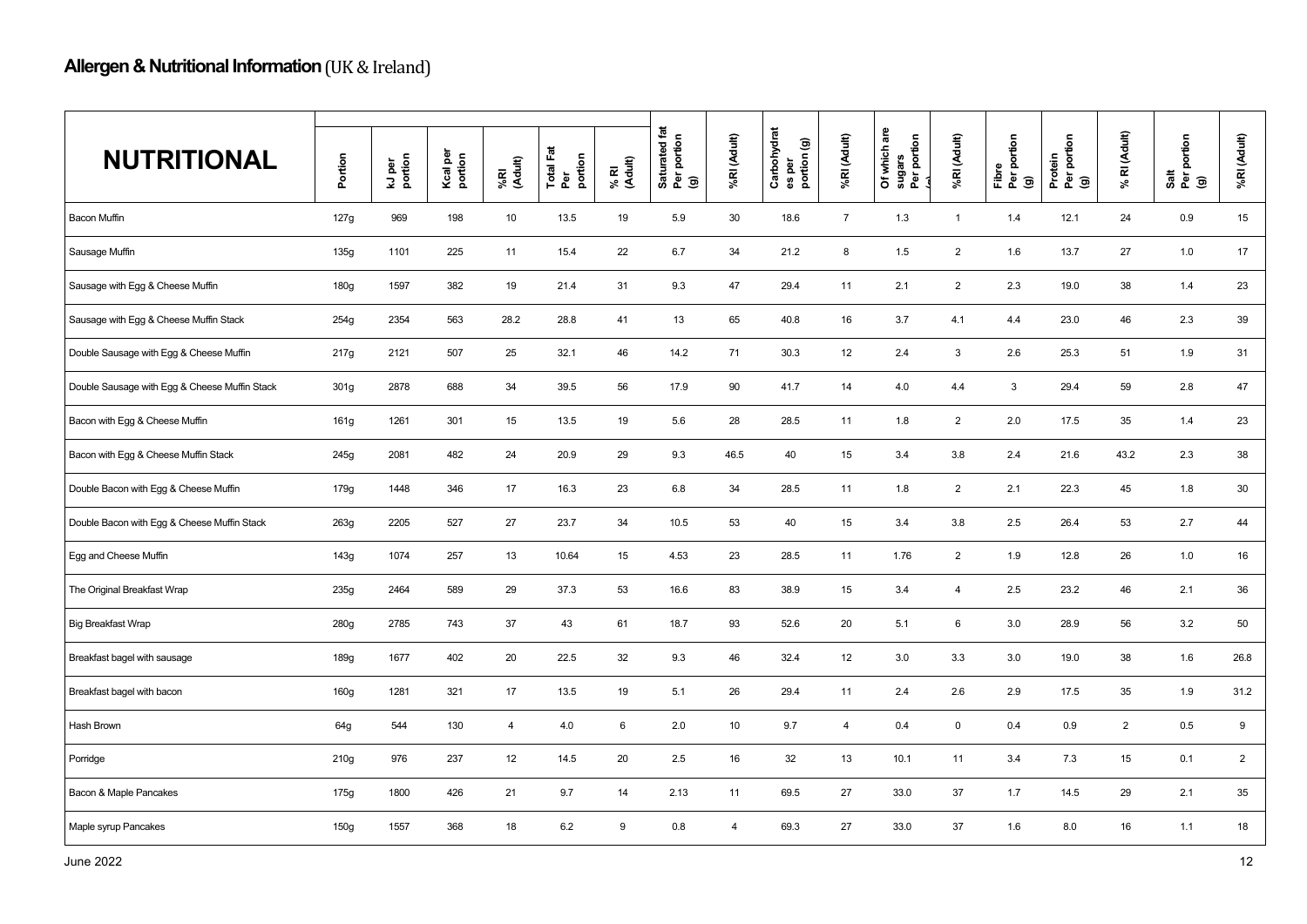| <b>NUTRITIONAL</b>                            | Portion          | kJ per<br>portion | Kcal per<br>portion | %RI<br>(Adult) | Total Fat<br>Per<br>portion | % RI<br>(Adult) | t<br>Saturated fat<br>Per portion<br>(g) | %RI (Adult)    | Carbohydrat<br>es per<br>portion (g) | %RI (Adult) | Of which are<br>sugars<br>Per portion | %RI (Adult)     | Fibre<br>Per portion<br>$\widehat{\mathbf{G}}$ | Protein<br>Per portion<br>(g) | % RI (Adult) | Salt<br>Per portion<br>(g) | %RI (Adult) |
|-----------------------------------------------|------------------|-------------------|---------------------|----------------|-----------------------------|-----------------|------------------------------------------|----------------|--------------------------------------|-------------|---------------------------------------|-----------------|------------------------------------------------|-------------------------------|--------------|----------------------------|-------------|
| Chocolate and Hazlenut Spread Pancakes        | 145g             | 1637              | 388                 | 19             | 11                          | 16              | 2.5                                      | 13             | 62.6                                 | 24          | 26.0                                  | 10              | 1.6                                            | 9.0                           | 18           | $\overline{1}$             | 17          |
| Bacon & Maple Pancakes Meal                   | 219g             | 2131              | 505                 | 25             | 13.7                        | 20              | 4.1                                      | 21             | 79.0                                 | 30          | 33.5                                  | 13              | 2.2                                            | 15.4                          | 30           | 2.6                        | 28          |
| Maple Syrup Pancakes Meal                     | 194g             | 1888              | 447                 | 22             | 13.7                        | 20              | 2.76                                     | 17             | 78                                   | 30          | 33                                    | 13              | $\overline{2}$                                 | 9                             | 18           | 1.7                        | 21          |
| Chocolate and hazelnut spread Pancakes Meal   | 189g             | 1968              | 467                 | 23             | 15                          | 21              | 4.5                                      | 22             | 73                                   | 29          | 26                                    | 18              | $\overline{2}$                                 | 10                            | 20           | 1.5                        | 19          |
| <b>SANDWICHES AND SIDES</b>                   |                  |                   |                     |                |                             |                 |                                          |                |                                      |             |                                       |                 |                                                |                               |              |                            |             |
| <b>BBQ Burger</b>                             | 220g             | 2334              | 566                 | 28             | 28.7                        | 41              | 12.1                                     | 60             | 48.5                                 | 18          | 11.7                                  | 13              | 2.1                                            | 25.6                          | 51           | $\overline{2}$             | 33          |
| <b>BBQ Crispcy Chicken Sandwich</b>           | 230g             | 2507              | 615                 | 30             | 25.3                        | 36              | 8.5                                      | 42             | 66.8                                 | 26          | 12                                    | 13              | 2.1                                            | 28.2                          | 56           | 2.2                        | 37          |
| <b>BBQ Crispy Chicken Wrap</b>                | 220g             | 1728              | 410                 | 20             | 12.7                        | 18              | 3.4                                      | 17             | 54.6                                 | 21          | 6.3                                   | $\overline{7}$  | 1.8                                            | 19.8                          | 39           | 2.5                        | 41          |
| <b>BBQ Meatless Chicken Sandwich</b>          | 230g             | 2388              | 578                 | 28             | 23.5                        | 33              | 7.5                                      | 37             | 60                                   | 23          | 12.4                                  | 13              | 6.1                                            | 26.9                          | 52           | 2.1                        | 35          |
| <b>BBQ Hotdog</b>                             | 190 <sub>g</sub> | 2862              | 691                 | 34             | 36.2                        | 51              | 15.8                                     | 79             | 53.7                                 | 20          | 13.4                                  | 14              | 2.5                                            | 26.9                          | 52           | 4.4                        | 73          |
| Tims Crispy Chicken Sandwich                  | 200 <sub>g</sub> | 2466              | 590                 | 29             | 32.7                        | 46              | 8.0                                      | 40             | 54.3                                 | 21          | 4.6                                   | $\,$ 5 $\,$     | 2.1                                            | 24.9                          | 49           | 2.8                        | 45.8        |
| Meatless Chicken Sandwich                     | 200 <sub>g</sub> | 2697              | 569                 | 28             | 25.7                        | 28              | $\boldsymbol{9}$                         | 45             | 54                                   | 20          | 4.0                                   | $\overline{4}$  | 3.00                                           | 26                            | 52           | 3.3                        | 55          |
| Meatless Chicken Stack Sandwich               | 274g             | 3454              | 750                 | 37             | 33.1                        | 47              | 12.7                                     | 63             | 55.4                                 | 21          | 5.6                                   | 6               | 3.4                                            | 30.1                          | 60           | 4.1                        | 68          |
| Meatless Vegan Chicken Wrap                   | 190g             | 1223              | 420                 | 21             | 10                          | 14              | 2.5                                      | 12             | 45.6                                 | 19          | 2.7                                   | $\overline{4}$  | 2.49                                           | 17.6                          | 35           | 1.4                        | 24          |
| Tims Crispy Chicken Stack Sandwich            | 244g             | 2797              | 669                 | 33             | 36.7                        | 52              | 10                                       | 50             | 64.0                                 | 25          | 5.0                                   | 6               | 3.0                                            | 26                            | 52           | 3.3                        | 55          |
| Tims Crispy Chicken Stack Sandwich with bacon | 253g             | 2982              | 714                 | 35             | 40                          | 57              | 11.5                                     | 58             | 65.5                                 | 25          | 5.1                                   | $5\phantom{.0}$ | 3.1                                            | 29.0                          | 58           | 3.6                        | 60          |
| Chicken Tenders (3)                           | 120g             | 995               | 236                 | 12             | 7.9                         | 11              | 1.43                                     | $\overline{7}$ | 21.4                                 | 8           | $\mathbf 0$                           | $\mathbf 0$     | 1.56                                           | 20.8                          | 41.5         | 1.3                        | 22          |
| Chicken tenders (5)                           | 200 <sub>g</sub> | 1658              | 394                 | 19             | 13.2                        | 18              | 2.4                                      | 12             | 35.6                                 | 13          | $\mathsf{O}$                          | 0               | 2.6                                            | 34.6                          | 69           | 2.2                        | 37          |
| <b>Cheese Melt Toastie</b>                    | 166g             | 2194              | 524                 | 26             | 25.8                        | 36              | 14.8                                     | 74             | 47.3                                 | 18          | 5.1                                   | 5               | 3.1                                            | 25.9                          | 51           | 1.9                        | 33          |
|                                               |                  |                   |                     |                |                             |                 |                                          |                |                                      |             |                                       |                 |                                                |                               |              |                            |             |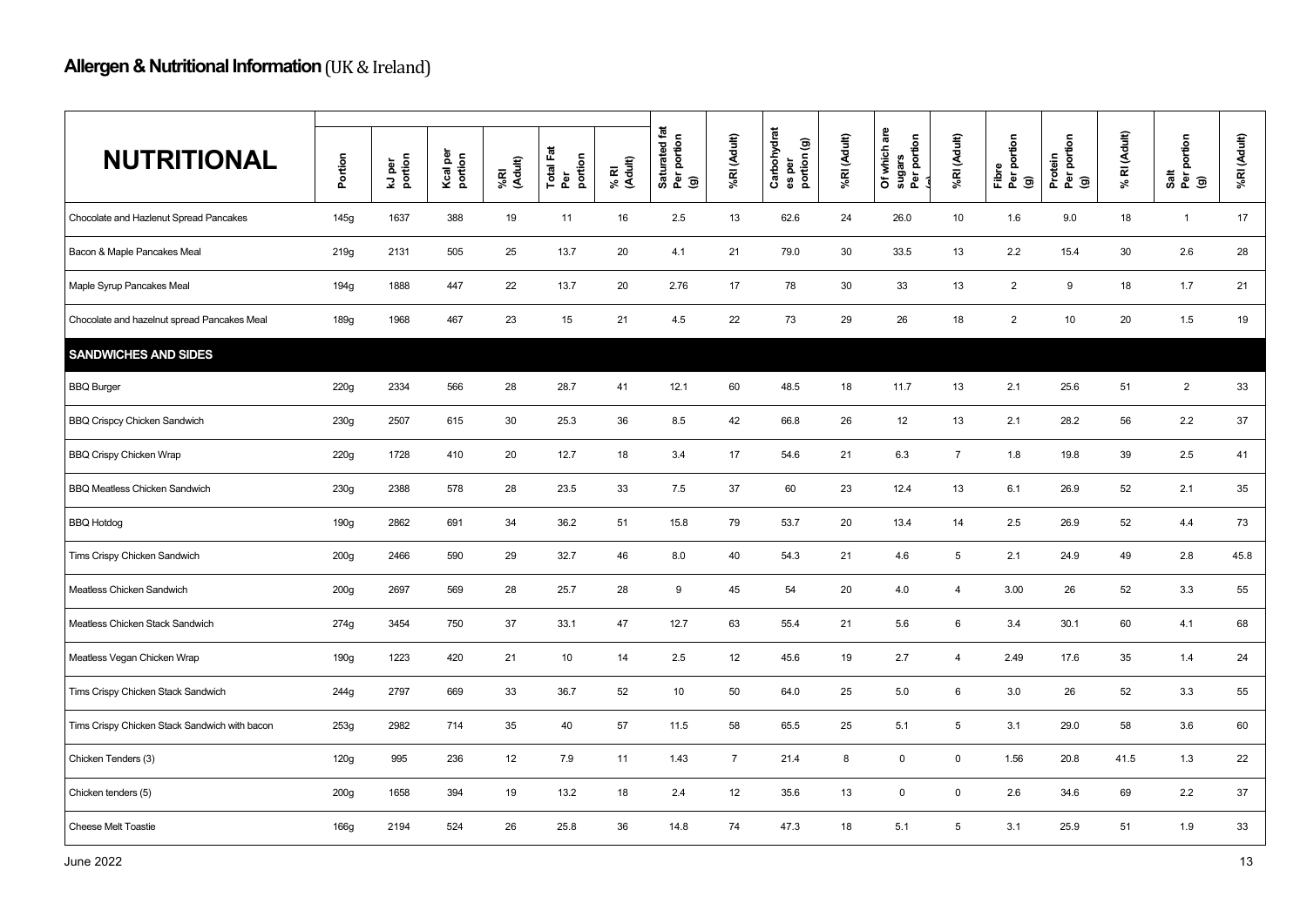| <b>NUTRITIONAL</b>                     | Portion          | kJ per<br>portion | Kcal per<br>portion | %RI<br>(Adult) | Total Fat<br>Per<br>portion | % RI<br>(Adult) | Saturated fat<br>Per portion<br>(g) | %RI (Adult)     | Carbohydrat<br>es per<br>portion (g) | %RI (Adult) | Of which are<br>sugars<br>Per portion | %RI (Adult)    | Fibre<br>Per portion<br>(g) | Protein<br>Per portion<br>(g) | % RI (Adult)   | Salt<br>Per portion<br>(g) | %RI (Adult) |
|----------------------------------------|------------------|-------------------|---------------------|----------------|-----------------------------|-----------------|-------------------------------------|-----------------|--------------------------------------|-------------|---------------------------------------|----------------|-----------------------------|-------------------------------|----------------|----------------------------|-------------|
| Ham & Cheese Melt Toastie              | 190q             | 2275              | 543                 | 26             | 26.5                        | 37              | 15                                  | 74              | 47.4                                 | 18          | 5.2                                   | 5              | 3.1                         | 28.8                          | 57             | 2.2                        | 37          |
| Tuna & Cheese Melt                     | 195g             | 2840              | 680                 | 34             | 38.2                        | 54              | 14.8                                | 74              | 48.2                                 | 18          | 5.4                                   | 6              | 3.2                         | 35.9                          | 71             | 2.4                        | 40          |
| Crispy Chicken Wrap                    | 228g             | 1923              | 460                 | 23             | 19.2                        | 27              | 3.47                                | 17              | 50.6                                 | 19          | 3.7                                   | $\overline{4}$ | 2.49                        | 20.6                          | 41             | 1.4                        | 24          |
| Additional bacon                       | 9g               | 185               | 45                  | 2.2            | 3.2                         | 4.5             | 1.15                                | $5\phantom{.0}$ | 1.2                                  | 5.9         | 0.1                                   | $\mathbf 0$    | 0.1                         | 2.9                           | 5.8            | 0.3                        | 5.4         |
| Tuna Wrap                              | 165g             | 1431              | 340                 | 17             | 5.1                         | $\overline{7}$  | 1.9                                 | 10 <sup>1</sup> | 48                                   | 18          | 9.6                                   | 11             | $\overline{1}$              | 24.7                          | 49             | 3.2                        | 53          |
| Vegan Tomato and Basil Soup            | 250g             | 458               | 110                 | 5.5            | $5\phantom{.0}$             | $\overline{7}$  | 0.5                                 | $\overline{2}$  | 12.5                                 | 4.8         | 10                                    | 11.1           | 2                           | $\overline{2}$                | 4.0            | $\overline{2}$             | 33          |
| Hot Dog                                | 180g             | 2469              | 596                 | 30             | 27.5                        | 39              | 10.7                                | 53              | 54.6                                 | 21          | 14.4                                  | 16             | 2.8                         | 20.7                          | 41             | 3.2                        | 58          |
| <b>Classic Burger</b>                  | 200 <sub>g</sub> | 2169              | 529                 | 26             | 33                          | 47              | 11.3                                | 56              | 31.3                                 | 12          | 5.4                                   | 6              | 1.8                         | 24.3                          | 49             | 1.5                        | 25          |
| Double Classic Burger                  | 300q             | 2904              | 705                 | 35             | 46                          | 65              | 16.8                                | 84              | 31.4                                 | 12          | 5.5                                   | 6              | 1.9                         | 38.6                          | 77             | 1.9                        | 33          |
| Classic Burger with Bacon              | 205g             | 2328              | 603                 | 30             | 38.2                        | 54              | 13.2                                | 66              | 33.2                                 | 13          | 5.4                                   | $\overline{7}$ | 1.9                         | 29.1                          | 58             | $\overline{2}$             | 33          |
| Smoky Maple Burger                     | 200 <sub>g</sub> | 2405              | 586                 | 29             | 35.8                        | 51              | 11.6                                | 58              | 38                                   | 14          | 11.3                                  | 12             | 2                           | 24.7                          | 49             | 1.7                        | 35          |
| Bacon Double Burger                    | 310g             | 3079              | 781                 | 39             | 47.3                        | 67              | 20.7                                | 108             | 39                                   | 15          | 10.5                                  | 11             | 2.3                         | 47.4                          | 92             | 3.2                        | 58          |
| Lattice fries                          | 100 <sub>g</sub> | 1289              | 307                 | 15             | 17                          | 24              | 5.2                                 | 26              | 32                                   | 12          | 0.4                                   | 0.4            | 4.7                         | 3.8                           | $\overline{7}$ | $\overline{1}$             | 16ß         |
| <b>DESSERTS</b>                        |                  |                   |                     |                |                             |                 |                                     |                 |                                      |             |                                       |                |                             |                               |                |                            |             |
| Chocolate & Hazelnut Oreo Pancakes     | 160 <sub>g</sub> | 2432              | 577                 | 29             | 18.5                        | 26              | $\overline{7}$                      | 35              | 91                                   | 35          | 45                                    | 50             | $\overline{2}$              | 11                            | 22             | 1.3                        | 22          |
| Maple, Caramel and White Choc Pancakes | 190g             | 2035              | 481                 | 24             | 9                           | 13              | $\mathbf{3}$                        | 15              | 90                                   | 35          | 51                                    | 50             | 1.7                         | 8.3                           | 17             | 1.2                        | 20          |
| <b>HOT BEVERAGES</b>                   |                  |                   |                     |                |                             |                 |                                     |                 |                                      |             |                                       |                |                             |                               |                |                            |             |
| Original Blend Coffee - small          | 12oz             | 12                | 3                   | 0              | 0.01                        | $\mathbf 0$     | 0.01                                | $\mathbf 0$     | $\mathbf 0$                          | $\mathbf 0$ | $\mathbf 0$                           | 0              | $\mathbf 0$                 | < 0.5                         | $\mathbf{1}$   | 0.01                       | $\mathbf 0$ |
| Original Blend Coffee - medium         | 18oz             | 12                | 3                   | $\mathbf 0$    | 0.01                        | $\mathbf 0$     | 0.01                                | $\mathsf 0$     | $\mathbf 0$                          | $\mathbf 0$ | $\mathbf 0$                           | $\mathbf 0$    | $\mathsf 0$                 | < 0.5                         | $\mathbf{1}$   | 0.01                       | $\mathsf 0$ |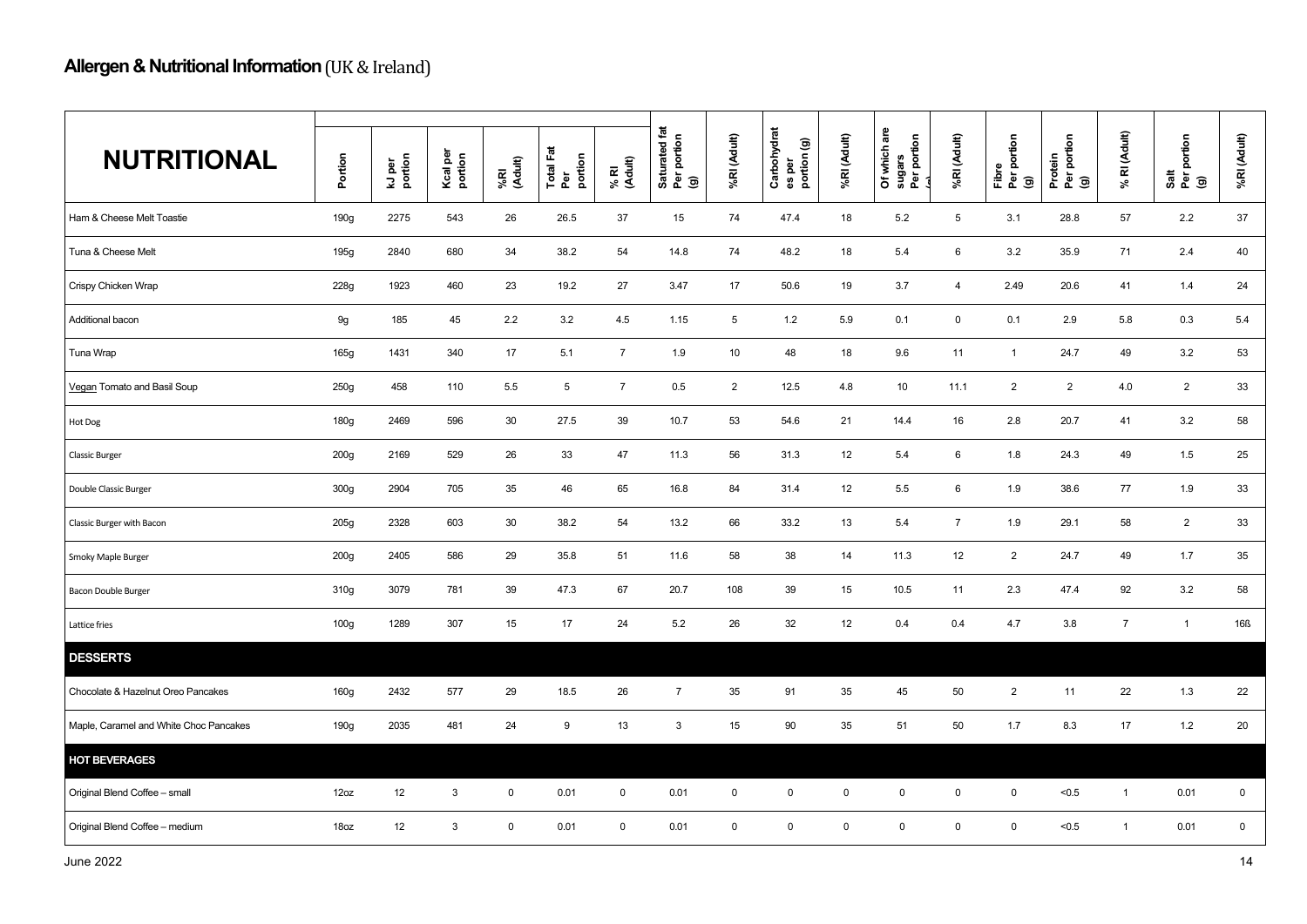| <b>NUTRITIONAL</b>               | Portion          | kJ per<br>portion | Kcal per<br>portion | %RI<br>(Adult)  | Total Fat<br>Per<br>portion | % RI<br>(Adult)     | Ϊä,<br>Saturated fat<br>Per portion<br>(g) | %RI (Adult) | Carbohydrat<br>es per<br>portion (g) | %RI (Adult)    | Of which are<br>sugars<br>Per portion | %RI (Adult) | Fibre<br>Per portion<br>(g) | Protein<br>Per portion<br>(g) | % RI (Adult) | Salt<br>Per portion<br>(g) | %RI (Adult)         |
|----------------------------------|------------------|-------------------|---------------------|-----------------|-----------------------------|---------------------|--------------------------------------------|-------------|--------------------------------------|----------------|---------------------------------------|-------------|-----------------------------|-------------------------------|--------------|----------------------------|---------------------|
| Original Blend Coffee - large    | 20 <sub>oz</sub> | 21                | $5\phantom{.0}$     | $\mathbf 0$     | 0.02                        | $\mathbf 0$         | 0.01                                       | $\mathbf 0$ | $\mathbf 0$                          | $\mathbf 0$    | $\mathsf{O}\phantom{0}$               | $\mathsf 0$ | $\mathbf 0$                 | 0.61                          | $\mathbf{1}$ | 0.03                       | $\mathsf 0$         |
| Dark Roast Coffee - small        | 12oz             | 12                | 3                   | $\mathbf 0$     | 0.01                        | $\mathbf 0$         | 0.01                                       | $\mathbf 0$ | $\mathbf 0$                          | $\mathbf 0$    | 0                                     | $\mathbf 0$ | $\overline{0}$              | < 0.5                         | $\mathbf{1}$ | 0.01                       | $\mathbf 0$         |
| Dark Roast Coffee - medium       | 16oz             | 17                | $\overline{4}$      | $\mathbf 0$     | 0.01                        | $\mathbf 0$         | 0.01                                       | $\mathsf 0$ | $\mathbf 0$                          | $\mathbf 0$    | 0                                     | $\mathbf 0$ | $\mathbf 0$                 | < 0.5                         | $\mathbf{1}$ | 0.02                       | $\mathbf 0$         |
| Dark Roast Coffee - large        | 20 <sub>oz</sub> | 21                | 5                   | $\mathbf 0$     | 0.02                        | $\mathbf 0$         | 0.01                                       | $\mathbf 0$ | $\mathbf 0$                          | $\mathbf 0$    | 0                                     | $\mathbf 0$ | $\mathbf 0$                 | 0.61                          | $\mathbf{1}$ | 0.03                       | $\mathbf 0$         |
| Decaf Coffee - small (WMF)       | 12oz             | 12                | $\mathbf{3}$        | $\mathbf 0$     | 0.01                        | $\mathsf{O}\xspace$ | 0.01                                       | $\mathsf 0$ | $\mathbf 0$                          | $\mathbf 0$    | $\mathbf 0$                           | $\mathbf 0$ | $\mathsf 0$                 | < 0.5                         | $\mathbf{1}$ | 0.01                       | $\mathsf{O}\xspace$ |
| Decaf Coffee - medium (WMF)      | 16oz             | 17                | $\sqrt{4}$          | $\mathbf 0$     | 0.01                        | $\mathbf 0$         | 0.01                                       | $\mathbf 0$ | $\mathbf 0$                          | $\mathsf 0$    | $\mathbf 0$                           | $\mathbf 0$ | $\mathbf 0$                 | < 0.5                         | $\mathbf{1}$ | 0.02                       | $\mathbf 0$         |
| Decaf Coffee - large (WMF)       | 20 <sub>oz</sub> | 21                | 5                   | $\mathbf 0$     | 0.02                        | $\mathbf 0$         | 0.01                                       | $\mathbf 0$ | $\mathbf 0$                          | $\mathbf 0$    | 0                                     | $\mathbf 0$ | $\mathbf 0$                 | 0.61                          | $\mathbf{1}$ | 0.03                       | $\mathbf{0}$        |
| Caramel Macchiato - small        | 12oz             | 538               | 128                 | 6.4             | 3.3                         | $5\phantom{.0}$     | 2.2                                        | 11          | 16.7                                 | 6              | 15.9                                  | 17.6        | $\mathbf 0$                 | 7.5                           | 15           | 0.24                       | $\overline{4}$      |
| Caramel Macchiato - medium       | 16oz             | 682               | 163                 | 8.2             | 4.5                         | 6                   | 3.9                                        | 15          | 20.3                                 | $\overline{7}$ | 19.1                                  | 21.2        | $\mathsf 0$                 | 10.1                          | 20           | 0.32                       | $\,$ 5 $\,$         |
| Caramel Macchiato - large        | 20 <sub>oz</sub> | 809               | 193                 | 9.7             | 5.46                        | 8                   | 3.64                                       | 18          | 23.2                                 | 8              | 22.1                                  | 24.5        | $\mathsf 0$                 | 12.4                          | 25           | 0.39                       | $\overline{7}$      |
| Latte (standard) - small         | 12oz             | 415               | 99                  | $5\overline{)}$ | 3.31                        | 5                   | 2.2                                        | 11          | 9.92                                 | $\overline{4}$ | 9.92                                  | 11          | $\mathbf 0$                 | 7.5                           | 15           | 0.24                       | $\overline{4}$      |
| Latte (standard) - medium        | 16oz             | 559               | 134                 | $\overline{7}$  | 4.46                        | $6\phantom{.0}$     | 2.97                                       | 15          | 13.37                                | 5              | 13.37                                 | 15          | $\mathsf 0$                 | 10.1                          | 20           | 0.32                       | $5\phantom{.0}$     |
| Latte (standard) - large         | 20 <sub>oz</sub> | 686               | 164                 | 8               | 5.46                        | 8                   | 3.64                                       | 18          | 16.39                                | 6              | 16.39                                 | 18          | $\mathbf 0$                 | 12.38                         | 25           | 0.39                       | $\overline{7}$      |
| Latte (Chocolate Sauce) - small  | 12oz             | 575               | 137                 | $\overline{7}$  | 15.67                       | 22                  | 2.28                                       | 11          | 19.1                                 | $\overline{7}$ | 18.26                                 | 20          | 0.38                        | 7.74                          | 15           | 0.27                       | $5\overline{)}$     |
| Latte (Chocolate Sauce) - medium | 16oz             | 879               | 210                 | 11              | 29.1                        | 42                  | 3.1                                        | 16          | 31.7                                 | 12             | 30.1                                  | 33          | 0.7                         | 10.6                          | 21           | 0.3                        | $6\overline{6}$     |
| Latte (Chocolate Sauce) - large  | 20 <sub>oz</sub> | 1166              | 279                 | 14              | 42.5                        | 61                  | 3.8                                        | 19          | 43.9                                 | 17             | 41.4                                  | 46          | 1.1                         | 13.1                          | 26           | 0.4                        | 8                   |
| Honeycomb Latte - small          | 12oz             | 631               | 150                 | $\overline{7}$  | 3.3                         | $5\phantom{.0}$     | 2.2                                        | 11          | 22.5                                 | 8              | 22.3                                  | 24          | $\mathbf 0$                 | 7.5                           | 15           | 0.2                        | $\overline{4}$      |
| Honeycomb Latte - medium         | 16oz             | 883               | 210                 | 10              | 4.4                         | 6                   | 2.9                                        | 14          | 32.2                                 | 12             | 31.9                                  | 35          | $\mathbf 0$                 | 10.1                          | 20           | 0.3                        | $6\phantom{.0}$     |
| Honeycomb Latte - large          | 20 <sub>oz</sub> | 1118              | 266                 | 13              | 5.4                         | 8                   | 3.6                                        | 18          | 41.5                                 | 15             | 41.1                                  | 45          | $\mathsf 0$                 | 12.3                          | 25           | 0.4                        | $\boldsymbol{8}$    |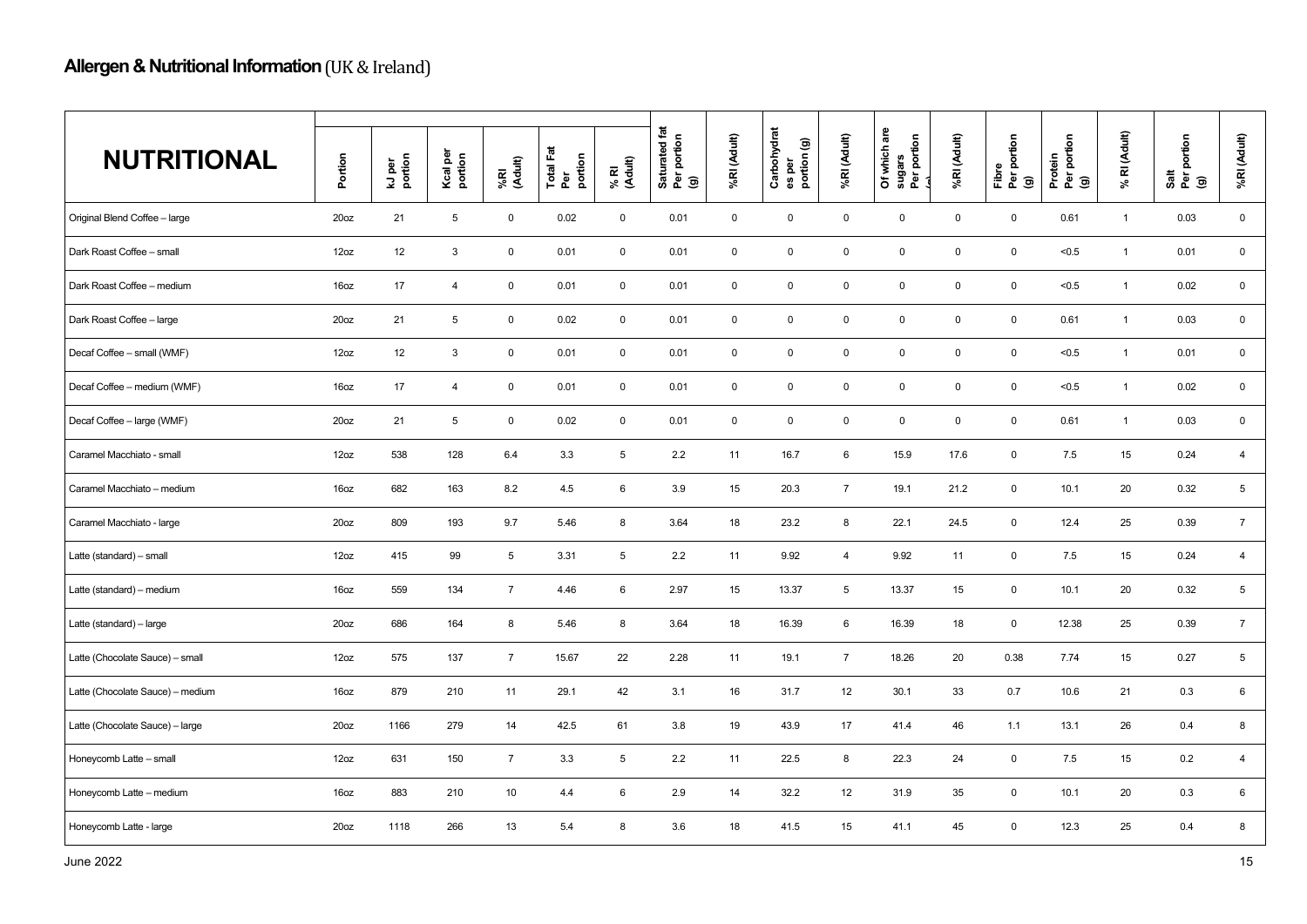| <b>NUTRITIONAL</b>            | Portion          | kJ per<br>portion | Kcal per<br>portion | %RI<br>(Adult) | Total Fat<br>Per<br>portion | % RI<br>(Adult) | Saturated fat<br>Per portion<br>(g) | %RI (Adult) | Carbohydrat<br>es per<br>portion (g) | %RI (Adult)     | Of which are<br>sugars<br>Per portion | %RI (Adult) | Fibre<br>Per portion<br>(g) | Protein<br>Per portion<br>(g) | % RI (Adult)   | Salt<br>Per portion<br>(g) | %RI (Adult)     |
|-------------------------------|------------------|-------------------|---------------------|----------------|-----------------------------|-----------------|-------------------------------------|-------------|--------------------------------------|-----------------|---------------------------------------|-------------|-----------------------------|-------------------------------|----------------|----------------------------|-----------------|
| Chai Latte - small            | 12oz             | 662               | 158                 | 8              | 3.1                         | 5               | 2.1                                 | 11          | 25.1                                 | 10              | 23.3                                  | 26          | 0.04                        | 7.2                           | 14             | 0.2                        | $\overline{4}$  |
| Chai Latte - medium           | 16oz             | 895               | 214                 | 11             | 4.3                         | 6               | 2.8                                 | 14          | 33.8                                 | 13              | 31.4                                  | 35          | 0.05                        | 9.8                           | 20             | 0.3                        | 6               |
| Chai Latte - large            | 20 <sub>oz</sub> | 1128              | 270                 | 13             | 5.4                         | 8               | 3.6                                 | 18          | 42.5                                 | 16              | 39.5                                  | 44          | 0.07                        | 12.4                          | 25             | 0.4                        | 8               |
| French Vanilla - small        | 12oz             | 1142              | 273                 | 14             | 5.6                         | 8               | 4.9                                 | 25          | 56                                   | 22              | 41.3                                  | 46          | 2.3                         | 4.9                           | 10             | 0.7                        | 12              |
| French Vanilla - medium       | 16oz             | 1371              | 328                 | 16             | 6.7                         | 10              | 5.8                                 | 29          | 67.2                                 | 26              | 49.5                                  | 55          | 2.8                         | 5.8                           | 12             | 0.8                        | 14              |
| French Vanilla - large        | 20 <sub>oz</sub> | 1599              | 382                 | 19             | 7.8                         | 11              | 6.8                                 | 34          | 78.4                                 | 30              | 57.8                                  | 64          | 3.3                         | 6.8                           | 14             | $\overline{1}$             | 17              |
| French Vanilla Latte-small    | 12oz             | 1146              | 274                 | 14             | 5.6                         | 8               | 4.9                                 | 25          | 56                                   | 22              | 41.3                                  | 46          | 2.3                         | 5.4                           | 11             | 0.7                        | 12              |
| French Vanilla Latte - medium | 16oz             | 1375              | 329                 | 16             | 6.7                         | 10              | 5.9                                 | 29          | 67                                   | 26              | 49.6                                  | 55          | 2.9                         | 6.4                           | 13             | 0.9                        | 14              |
| French Vanilla Latte - large  | 20 <sub>oz</sub> | 1607              | 384                 | 19             | 7.9                         | 11              | 6.9                                 | 34          | 78.4                                 | 30              | 57.8                                  | 64          | 3.3                         | 7.9                           | 16             | $\mathbf{1}$               | 17              |
| Cappuccino - small            | 12oz             | 316               | 75                  | $\overline{4}$ | 2.52                        | $\overline{4}$  | 1.68                                | 8           | 7.6                                  | 3               | 7.6                                   | 8           | $\mathbf 0$                 | 5.7                           | 11             | 0.18                       | $\mathbf{3}$    |
| Cappuccino - medium           | 16oz             | 460               | 110                 | 6              | 3.7                         | 5               | 2.4                                 | 12          | 11                                   | 4               | 11                                    | 12          | $\mathbf 0$                 | 8.3                           | 17             | 0.3                        | $\overline{4}$  |
| Cappuccino - large            | 20 <sub>oz</sub> | 587               | 140                 | $\overline{7}$ | 4.7                         | $\overline{7}$  | 3.1                                 | 16          | 14.0                                 | $5\phantom{.0}$ | 14.0                                  | 16          | $\mathbf 0$                 | 10.6                          | 21             | 0.3                        | $6\phantom{.0}$ |
| Mocha - small                 | 12 oz            | 1132              | 270                 | 13             | 5.6                         | 8               | 4.9                                 | 25          | 56.7                                 | 22              | 44.1                                  | 49          | 2.4                         | 3.5                           | $\overline{7}$ | 0.3                        | $\sqrt{5}$      |
| Mocha - medium                | 16oz             | 1357              | 324                 | 16             | 6.7                         | 10              | 5.9                                 | 29          | 68.0                                 | 26              | 52.9                                  | 59          | 2.9                         | 4.2                           | $\bf8$         | 0.4                        | $6\phantom{.0}$ |
| Mocha-large                   | 20 <sub>oz</sub> | 1583              | 378                 | 19             | 7.8                         | 11              | 6.9                                 | 34          | 79.4                                 | 31              | 61.7                                  | 69          | 3.3                         | 4.9                           | 10             | 0.4                        | $\overline{7}$  |
| <b>Flat White</b>             | 12oz             | 505               | 121                 | 6              | 4.0                         | 6               | 2.7                                 | 13          | 12.1                                 | 5               | 12.1                                  | 13          | $\mathbf 0$                 | 9.1                           | 18             | 0.3                        | $5\phantom{.0}$ |
| Espresso - Single Shot        | 4oz              | $\overline{4}$    | $\mathbf{1}$        | $\mathbf 0$    | $\mathbf 0$                 | $\mathbf 0$     | $\pmb{0}$                           | $\mathbf 0$ | $\mathbf 0$                          | $\mathbf 0$     | $\mathbf 0$                           | $\mathbf 0$ | $\mathbf 0$                 | < 0.5                         | $\mathbf{1}$   | $\mathbf 0$                | $\mathbf 0$     |
| Hot Chocolate - small         | 12oz             | 1128              | 269                 | 13             | 5.6                         | 8               | 4.9                                 | 25          | 56.7                                 | 22              | 44.1                                  | 49          | 2.4                         | 3.5                           | $\overline{7}$ | 0.3                        | $5\phantom{.0}$ |
| Hot Chocolate - medium        | 16oz             | 1353              | 323                 | 16             | 6.7                         | 10              | 5.9                                 | 29          | 68.0                                 | 26              | 52.9                                  | 59          | 2.9                         | 4.2                           | 8              | 0.4                        | $6\phantom{.}6$ |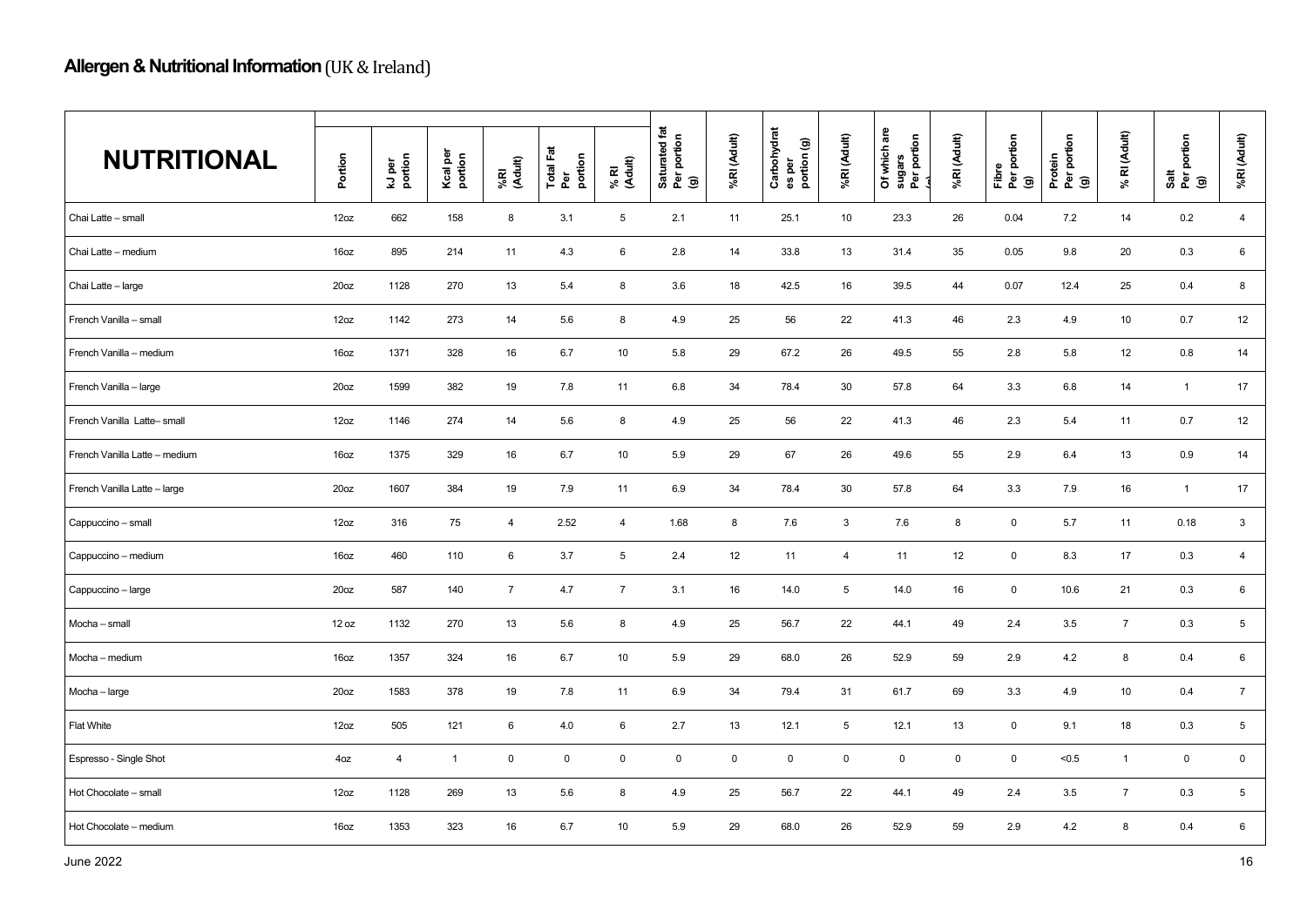| <b>NUTRITIONAL</b>                    | Portion          | kJ per<br>portion   | Kcal per<br>portion | %RI<br>(Adult)      | Total Fat<br>Per<br>portion | % RI<br>(Adult) | Saturated fat<br>Per portion<br>(g) | %RI (Adult) | Carbohydrat<br>es per<br>portion (g) | %RI (Adult)    | Of which are<br>sugars<br>Per portion | %RI (Adult) | Fibre<br>Per portion<br>(g) | Protein<br>Per portion<br>(g) | % RI (Adult)        | Salt<br>Per portion<br>(g) | %RI (Adult)         |
|---------------------------------------|------------------|---------------------|---------------------|---------------------|-----------------------------|-----------------|-------------------------------------|-------------|--------------------------------------|----------------|---------------------------------------|-------------|-----------------------------|-------------------------------|---------------------|----------------------------|---------------------|
| Hot Chocolate - large                 | 20 <sub>oz</sub> | 1579                | 377                 | 19                  | 7.8                         | 11              | 6.9                                 | 34          | 79.4                                 | 31             | 61.7                                  | 69          | 3.3                         | 4.9                           | 10 <sup>1</sup>     | 0.4                        | $\overline{7}$      |
| White Hot Chocolate - small           | 12oz             | 1663                | 397                 | 20                  | 20.5                        | 29              | 14.8                                | 74          | 47.5                                 | 20             | 47.3                                  | 59.7        | 0.5                         | 5.5                           | 10.6                | 0.4                        | 6                   |
| White Hot Chocolate - medium          | 16oz             | 2231                | 533                 | 26                  | 26.4                        | 37              | 19                                  | 95          | 66                                   | 26             | 65                                    | 80          | 0.5                         | 7.5                           | 14.6                | 0.5                        | 8                   |
| White Hot Chocolate - large           | 20 <sub>oz</sub> | 2679                | 639                 | 32                  | 31                          | 44              | 22.5                                | 112         | 80                                   | 33             | 80                                    | 95.5        | 0.8                         | 9.1                           | 17.9                | 0.6                        | 10.3                |
| Signature Tea (all flavours) - small  | 12oz             | $\mathsf{O}\xspace$ | $\pmb{0}$           | $\mathsf{O}\xspace$ | $\mathbf 0$                 | $\mathsf 0$     | $\mathsf 0$                         | $\mathsf 0$ | $\mathbf 0$                          | $\mathsf 0$    | $\mathbf 0$                           | $\mathsf 0$ | $\mathsf 0$                 | $\mathbf 0$                   | $\mathsf{O}\xspace$ | $\mathsf 0$                | $\mathsf{O}\xspace$ |
| Signature Tea (all flavours) - medium | 16oz             | $\mathbf 0$         | $\pmb{0}$           | $\mathbf 0$         | $\mathbf 0$                 | $\mathbf 0$     | $\mathsf 0$                         | $\mathbf 0$ | $\mathbf 0$                          | $\mathsf 0$    | $\mathbf 0$                           | $\mathsf 0$ | $\mathsf 0$                 | $\mathbf 0$                   | $\mathsf 0$         | $\mathsf{O}\xspace$        | $\mathbf 0$         |
| Signature Tea (all flavours) - large  | 20 <sub>oz</sub> | $\mathbf 0$         | $\pmb{0}$           | $\mathbf 0$         | $\mathbf 0$                 | $\mathsf 0$     | $\mathsf 0$                         | $\mathbf 0$ | $\mathbf 0$                          | $\mathsf 0$    | $\mathbf 0$                           | $\mathsf 0$ | $\mathsf 0$                 | $\mathbf 0$                   | $\mathsf 0$         | $\mathbf 0$                | $\mathbf 0$         |
| Brewed Tea - small                    | 12oz             | $\mathbf 0$         | $\pmb{0}$           | $\mathsf 0$         | $\mathbf 0$                 | $\mathbf 0$     | $\mathsf 0$                         | $\mathbf 0$ | $\mathbf 0$                          | $\mathbf 0$    | $\mathbf 0$                           | $\mathsf 0$ | $\mathbf 0$                 | $\pmb{0}$                     | $\mathbf 0$         | $\mathsf{O}\xspace$        | $\mathbf 0$         |
| Brewed Tea - medium                   | 16oz             | $\mathbf 0$         | $\mathbf 0$         | $\mathbf 0$         | $\mathbf 0$                 | $\mathbf 0$     | $\mathbf 0$                         | $\mathbf 0$ | 0                                    | $\mathbf 0$    | $\mathbf 0$                           | $\mathbf 0$ | $\mathbf 0$                 | $\mathbf 0$                   | $\mathbf 0$         | $\mathsf 0$                | $\mathbf 0$         |
| Brewed Tea - large                    | 20 <sub>oz</sub> | 0                   | $\pmb{0}$           | $\mathbf 0$         | $\mathbf 0$                 | $\mathbf 0$     | $\mathbf 0$                         | $\mathbf 0$ | 0                                    | 0              | 0                                     | $\mathbf 0$ | $\mathbf 0$                 | $\mathbf 0$                   | $\mathbf 0$         | $\mathbf 0$                | $\mathbf 0$         |
| <b>Marshmallows</b>                   | 10 <sub>g</sub>  | 139                 | 33                  | $\overline{2}$      | $\pmb{0}$                   | $\mathbf 0$     | $\mathbf 0$                         | $\mathbf 0$ | 7.9                                  | $\overline{1}$ | 6.9                                   | 5           | $\mathbf 0$                 | 0.3                           | $\mathbf{1}$        | $\mathbf 0$                | $\pmb{0}$           |
| <b>COLD BEVERAGES</b>                 |                  |                     |                     |                     |                             |                 |                                     |             |                                      |                |                                       |             |                             |                               |                     |                            |                     |
| Sherbet Lemon Cooler - Small          | 12oz             | 490                 | 120                 | 6                   | 0                           | 0               | $\mathbf 0$                         | 0           | 28                                   | 11             | 27.3                                  | 30          | 0.3                         | 0.1                           | 0                   | 0.04                       | $\mathbf{1}$        |
| Sherbet Lemon Cooler - Medium         | 16oz             | 786                 | 180                 | 9                   | 0.1                         | 0               | $\pmb{0}$                           | $\pmb{0}$   | 43                                   | 17             | 41.7                                  | 46          | 0.5                         | 0.2                           | $\pmb{0}$           | 0.06                       | $\mathbf{1}$        |
| Sherbet Lemon Cooler - Large          | 20 <sub>oz</sub> | 900                 | 260                 | 12                  | 0.1                         | $\mathbf 0$     | $\pmb{0}$                           | $\mathbf 0$ | 57                                   | 22             | 55.4                                  | 62          | 0.8                         | 0.3                           | $\mathbf{1}$        | 0.08                       | $\mathbf{1}$        |
| <b>Tropical Cooler - Small</b>        | 12oz             | 567                 | 136                 | 6                   | 0.1                         | $\mathbf 0$     | $\pmb{0}$                           | $\mathbf 0$ | 30                                   | 12             | 29.3                                  | 33          | 1.3                         | 0.3                           | $\mathbf{1}$        | 0.04                       | $\mathbf{1}$        |
| <b>Tropical Cooler - Medium</b>       | 16oz             | 784                 | 198                 | 9                   | 0.1                         | 0               | $\mathbf 0$                         | $\mathbf 0$ | 42.5                                 | 16             | 41.4                                  | 46          | 1.7                         | 0.3                           | $\overline{1}$      | 0.06                       | $\mathbf{1}$        |
| <b>Tropical Cooler - Large</b>        | 20 <sub>oz</sub> | 1096                | 263                 | 12                  | 0.1                         | 0               | $\mathbf 0$                         | 0           | 55.8                                 | 21             | 54.4                                  | 60          | 2.1                         | 0.5                           | $\mathbf{1}$        | 0.07                       | $\mathbf{1}$        |
| <b>Cherry Cooler - Small</b>          | 12oz             | 567                 | 136                 | 6                   | 0.1                         | $\mathbf 0$     | $\mathbf 0$                         | $\mathbf 0$ | 30                                   | 12             | 29.3                                  | 33          | 1.3                         | 0.3                           | $\mathbf{1}$        | 0.04                       | $\mathbf{1}$        |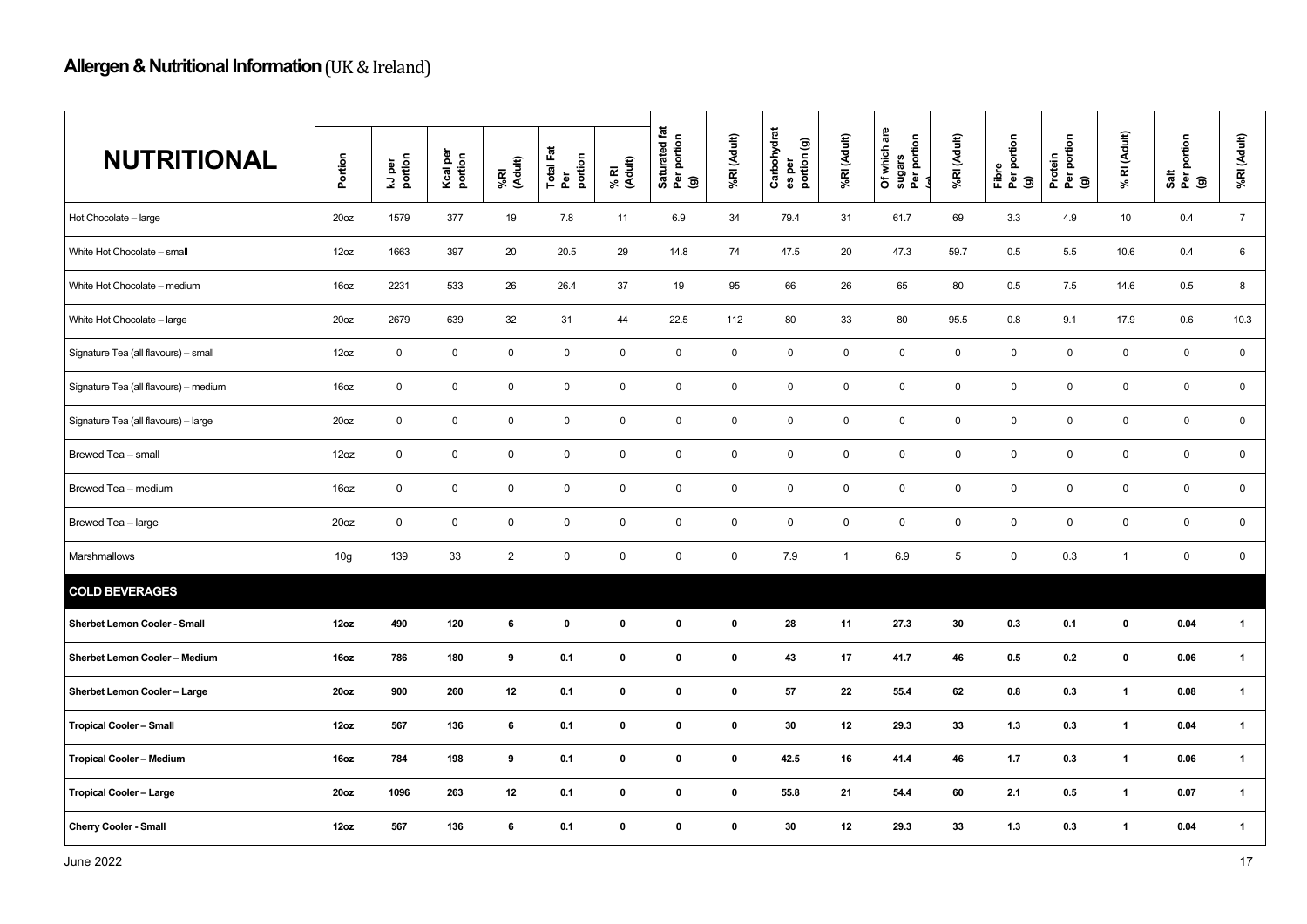| <b>NUTRITIONAL</b>                           | Portion          | kJ per<br>portion | Kcal per<br>portion | %RI<br>(Adult)  | Total Fat<br>Per<br>portion | % RI<br>(Adult) | 起<br>Saturated fat<br>Per portion<br>(g) | %RI (Adult) | Carbohydrat<br>es per<br>portion (g) | %RI (Adult)  | Of which are<br>sugars<br>Per portion | %RI (Adult) | Fibre<br>Per portion<br>(g) | Protein<br>Per portion<br>(g) | % RI (Adult)        | Salt<br>Per portion<br>(g) | %RI (Adult)     |
|----------------------------------------------|------------------|-------------------|---------------------|-----------------|-----------------------------|-----------------|------------------------------------------|-------------|--------------------------------------|--------------|---------------------------------------|-------------|-----------------------------|-------------------------------|---------------------|----------------------------|-----------------|
| Cherry Cooler - Medium                       | 16oz             | 784               | 198                 | 9               | 0.1                         | $\mathbf 0$     | $\mathbf 0$                              | $\mathbf 0$ | 42.5                                 | 16           | 41.4                                  | 46          | 1.7                         | 0.3                           | $\mathbf{1}$        | 0.06                       | $\mathbf{1}$    |
| <b>Cherry Cooler - Large</b>                 | 20oz             | 1096              | 263                 | 12              | 0.1                         | $\mathbf 0$     | $\mathbf 0$                              | $\mathbf 0$ | 55.8                                 | 21           | 54.4                                  | 60          | 2.1                         | 0.5                           | $\mathbf{1}$        | 0.07                       | $\mathbf{1}$    |
| Lemonade Refresher - small                   | 12oz             | 183               | 43                  | $\overline{2}$  | $\mathsf 0$                 | $\mathbf 0$     | $\mathsf 0$                              | $\mathbf 0$ | 10                                   | $\mathbf{3}$ | 8.6                                   | 9           | $\mathsf 0$                 | $\mathsf 0$                   | $\mathbf 0$         | $\mathbf 0$                | $\mathbf 0$     |
| Lemonade Refresher - medium                  | 16oz             | 245               | 57                  | $\overline{2}$  | $\mathsf 0$                 | $\mathsf 0$     | $\mathsf 0$                              | $\mathbf 0$ | 14                                   | 5            | 11.5                                  | 12          | $\mathsf 0$                 | $\mathsf 0$                   | $\mathbf 0$         | $\mathbf 0$                | $\mathbf 0$     |
| Lemonade Refresher - large                   | 20 <sub>oz</sub> | 306               | 72                  | $\mathbf{3}$    | $\mathsf 0$                 | $\mathsf 0$     | $\mathsf 0$                              | $\mathbf 0$ | 17.6                                 | 6            | 14.4                                  | 16          | $\mathsf 0$                 | $\mathsf 0$                   | $\mathsf 0$         | $\mathbf 0$                | $\mathbf 0$     |
| Strawberry Lemonade Refresher - small        | 12oz             | 284               | 66                  | $\mathbf{3}$    | $\mathbf 0$                 | $\mathbf 0$     | $\mathbf 0$                              | $\mathbf 0$ | 15.9                                 | 6            | 12                                    | 13          | $\mathbf 0$                 | $\mathsf 0$                   | $\mathsf 0$         | $\mathbf 0$                | $\mathbf 0$     |
| Strawberry Lemonade Refresher - medium       | 16oz             | 447               | 103                 | $5\phantom{.0}$ | $\mathbf 0$                 | $\mathbf 0$     | $\mathsf 0$                              | $\mathbf 0$ | 25.8                                 | 9            | 18.3                                  | 20          | $\mathsf 0$                 | $\mathbf 0$                   | $\mathbf 0$         | $\mathbf 0$                | $\mathbf 0$     |
| Strawberry Lemonade Refresher - large        | 20 <sub>oz</sub> | 609               | 242                 | 12              | $\mathbf 0$                 | $\mathsf 0$     | $\mathsf 0$                              | $\mathbf 0$ | 35.3                                 | 13           | 24.6                                  | 27          | $\mathsf 0$                 | $\mathsf 0$                   | $\mathsf{O}\xspace$ | $\mathsf{O}\xspace$        | $\mathbf 0$     |
| Iced Caramel Macchiato - small               | 12oz             | 538               | 128                 | 6.4             | 3.3                         | 5               | 2.2                                      | 11          | 16.7                                 | 6.4          | 15.9                                  | 17.6        | $\mathbf 0$                 | 7.5                           | 15 <sup>15</sup>    | 0.24                       | 4               |
| Iced Caramel Macchiato - medium              | 16oz             | 682               | 163                 | 8.2             | 4.5                         | 6               | 3.9                                      | 15          | 20.3                                 | 7.8          | 19.1                                  | 21.2        | $\mathsf 0$                 | 10.1                          | 20                  | 0.32                       | $5\phantom{.0}$ |
| Iced Caramel Macchiato -large                | 20 <sub>oz</sub> | 809               | 193                 | 9.7             | 5.46                        | 8               | 3.64                                     | 18          | 23.2                                 | 8.9          | 22.1                                  | 24.5        | $\mathsf 0$                 | 12.4                          | 25                  | 0.39                       | $\overline{7}$  |
| Iced Capp Supreme (standard) - small         | 12 oz            | 1262              | 302                 | 15              | 22.7                        | 32              | 13.4                                     | 67          | 27.5                                 | 11           | 26.3                                  | 29          | 0.1                         | 3.06                          | 6                   | 0.08                       | $\mathbf{1}$    |
| Iced Capp Supreme (standard) - medium        | 16 oz            | 1653              | 395                 | 20              | 28.1                        | 40              | 16.9                                     | 85          | 38.0                                 | 15           | 36.3                                  | 40          | 0.1                         | 4.08                          | 8                   | 0.1                        | $\overline{2}$  |
| Iced Capp Supreme (standard) - large         | 20 oz            | 2048              | 490                 | 24              | 33.7                        | 48              | 20.5                                     | 102         | 48.3                                 | 19           | 46.1                                  | 51          | 0.1                         | 5.1                           | 10                  | 0.1                        | $2^{\circ}$     |
| Iced Capp Supreme (Chocolate Syrup) - small  | 12 oz            | 1422              | 340                 | 17              | 35.1                        | 50              | 13.6                                     | 68          | 36.7                                 | 14           | 34.6                                  | 38          | 0.5                         | 3.3                           | $\overline{7}$      | 0.1                        | $\overline{2}$  |
| Iced Capp Supreme (Chocolate Syrup) - medium | 16 oz            | 1973              | 472                 | 24              | 52.8                        | 75              | 17.1                                     | 85          | 56.4                                 | 22           | 53                                    | 59          | 0.9                         | 4.6                           | 9                   | 0.1                        | 3               |
| Iced Capp Supreme (Chocolate Syrup) - large  | 20 oz            | 2529              | 604                 | 30              | 70.8                        | 101             | 20.7                                     | 103         | 75.8                                 | 29           | 71.1                                  | 79          | 1.2                         | 5.9                           | 12                  | 0.2                        | 4               |
| Iced Capp Supreme (Flavoured Syrup) - small  | 12 oz            | 1487              | 354                 | 17              | 22.7                        | 32              | 13.5                                     | 67          | 34.9                                 | 13           | 33.6                                  | 37          | 0.1                         | 3.1                           | 6                   | 0.1                        | $\mathbf{1}$    |
| Iced Capp Supreme (Flavoured Syrup) - medium | 16 oz            | 2003              | 478                 | 23              | 28.1                        | 40              | 16.9                                     | 85          | 52.9                                 | 20           | 51.0                                  | 57          | 0.1                         | 4.1                           | 8                   | 0.1                        | $\overline{2}$  |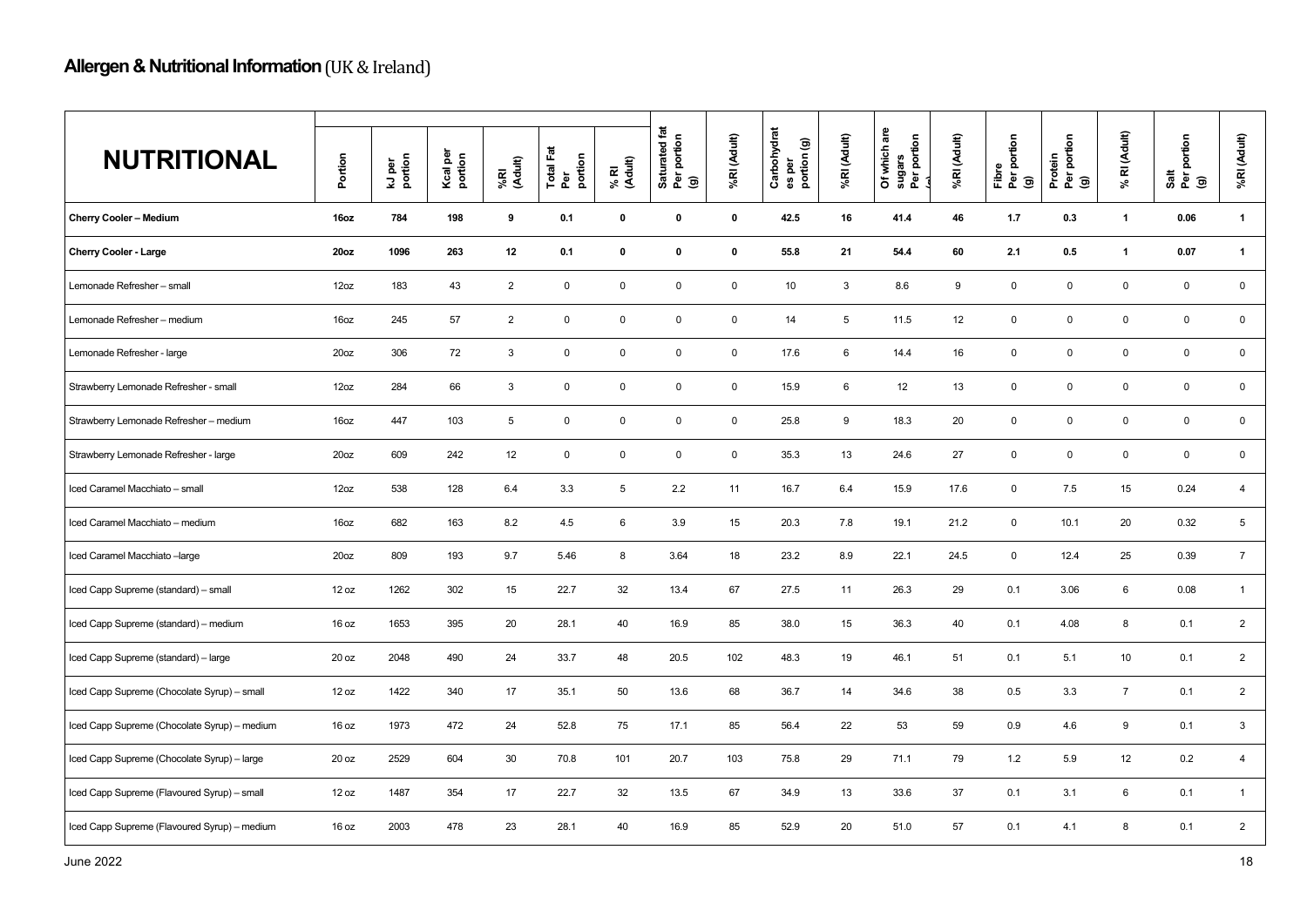| <b>NUTRITIONAL</b>                          | Portion          | kJ per<br>portion | Kcal per<br>portion | %RI<br>(Adult) | Total Fat<br>Per<br>portion | % RI<br>(Adult) | 运<br>Saturated fat<br>Per portion<br>(g) | %RI (Adult)    | Carbohydrat<br>es per<br>portion (g) | %RI (Adult) | Of which are<br>sugars<br>Per portion | %RI (Adult) | Fibre<br>Per portion<br>(g) | Protein<br>Per portion<br>(g) | % RI (Adult)    | Salt<br>Per portion<br>(g) | %RI (Adult)     |
|---------------------------------------------|------------------|-------------------|---------------------|----------------|-----------------------------|-----------------|------------------------------------------|----------------|--------------------------------------|-------------|---------------------------------------|-------------|-----------------------------|-------------------------------|-----------------|----------------------------|-----------------|
| Iced Capp Supreme (Flavoured Syrup) - large | 20 oz            | 2523              | 602                 | 29             | 33.7                        | 48              | 20.5                                     | 102            | 70.6                                 | 27          | 68.1                                  | 76          | 0.1                         | 5.13                          | 10              | 0.1                        | 2               |
| Iced Capp Supreme (Caramel Sauce) - small   | 12 oz            | 1438              | 344                 | 17             | 22.9                        | 33              | 13.6                                     | 68             | 37.5                                 | 14          | 34.1                                  | 38          | 0.1                         | 3.16                          | 6               | 0.1                        | $\overline{2}$  |
| Iced Capp Supreme (Caramel Sauce) - medium  | 16 oz            | 2006              | 479                 | 24             | 29                          | 41              | 17                                       | 86             | 58                                   | 22          | 52                                    | 58          | 0.1                         | 4.3                           | 9               | 0.1                        | $\mathbf{3}$    |
| Iced Capp Supreme (Caramel Sauce) - large   | 20 oz            | 2577              | 616                 | 31             | 34                          | 49              | 21                                       | 105            | 78                                   | 30          | 70                                    | 77          | 0.1                         | 5.5                           | 11              | 0.2                        | $\overline{4}$  |
| Iced Capp Supreme with Oreo - small         | 12 oz            | 1347              | 322                 | 16             | 21                          | 31              | 14                                       | 71             | 30                                   | 11          | 27                                    | 30          | 0.2                         | 3.4                           | $\overline{7}$  | 0.1                        | $\overline{2}$  |
| Iced Capp Supreme with Oreo - medium        | 16 oz            | 1856              | 444                 | 22             | 28                          | 40              | 18                                       | 91             | 44                                   | 17          | 39                                    | 44          | 0.4                         | 4.7                           | 9               | 0.2                        | $\overline{4}$  |
| Iced Capp Supreme with Oreo - large         | 20 oz            | 2370              | 566                 | 28             | 35                          | 50              | 22                                       | 112            | 58                                   | 22          | 52                                    | 58          | 0.6                         | 6.1                           | 12              | 0.3                        | $6\phantom{.0}$ |
| Iced Capp (standard) - small                | 12 oz            | 884               | 211                 | 11             | 12                          | 18              | $\boldsymbol{8}$                         | 39             | 23                                   | 9           | 22                                    | 25          | $\mathsf 0$                 | 2.3                           | $5\phantom{.0}$ | 0.5                        | $\overline{1}$  |
| Iced Capp (standard) - medium               | 16 oz            | 1275              | 305                 | 15             | 18                          | 25              | 11                                       | 56             | 34                                   | 13          | 32                                    | 36          | $\mathsf 0$                 | 3.4                           | $\overline{7}$  | 0.1                        | $\mathbf{1}$    |
| Iced Capp (standard) - large                | 20 oz            | 1671              | 399                 | 20             | 23                          | 33              | 15                                       | 74             | 44                                   | 17          | 42                                    | 47          | $\mathbf 0$                 | 4.4                           | 9               | 0.1                        | $\mathbf{1}$    |
| Brownie Iced Capp Supreme - small           | 12 oz            | 1652              | 385                 | 19.3           | 35.1                        | 50              | 13.5                                     | 68             | 36.7                                 | 14          | 34.6                                  | 38          | 0.5                         | 3.3                           | $\overline{7}$  | 0.1                        | $\overline{2}$  |
| Brownie Iced Capp Supreme - medium          | 16 oz            | 2163              | 517                 | 25.9           | 52.8                        | 75              | 17.1                                     | 85             | 56.3                                 | 22          | 53                                    | 59          | 0.9                         | 4.5                           | $9\,$           | 0.1                        | $\mathbf{3}$    |
| Brownie Iced Capp Supreme - large           | 20 oz            | 2715              | 649                 | 32.5           | 70.7                        | 101             | 20.6                                     | 103            | 75.8                                 | 29          | 71.1                                  | 79          | 1.2                         | 5.8                           | 12              | 0.2                        | $\overline{4}$  |
| Iced Capp Light - small                     | 12oz             | 423               | 101                 | 5              | 0.7                         | $\mathbf{1}$    | 0.7                                      | $\mathbf{1}$   | 21.3                                 | 8           | 21.3                                  | 8           | $\mathbf 0$                 | 1.6                           | $\mathbf{3}$    | 0.05                       | $\mathbf{1}$    |
| Iced Capp Light - medium                    | 16oz             | 635               | 152                 | 8              | $\mathbf{1}$                | $\mathbf{1}$    | $\mathbf{1}$                             | $\overline{1}$ | 32                                   | 12          | 32                                    | 12          | $\mathsf 0$                 | 2.3                           | $\sqrt{5}$      | 0.08                       | $\mathbf{1}$    |
| Iced Capp Light - large                     | 20 <sub>oz</sub> | 846               | 202                 | 10             | 1.4                         | $\overline{2}$  | 1.4                                      | 2              | 42.7                                 | 16          | 42.7                                  | 16          | $\mathbf 0$                 | 3.2                           | $6\phantom{.}6$ | 0.1                        | $\overline{2}$  |
| Tim's Shake - Chocolate Brownie - small     | 12oz             | 1272              | 304                 | 15             | 16                          | 23              | 11                                       | 55             | 37                                   | 14          | 36                                    | 40          | $\mathsf 0$                 | 1.6                           | $\mathbf{3}$    | 0.1                        | $\overline{2}$  |
| Tim's Shake - Chocolate Brownie - medium    | 16oz             | 1845              | 441                 | 22             | 24                          | 34              | 17                                       | 85             | 54                                   | 21          | 53                                    | 59          | $\mathbf 0$                 | 2.5                           | 5               | 0.1                        | $\overline{2}$  |
| Tim's Shake - Chocolate Brownie - large     | 20 <sub>oz</sub> | 2464              | 589                 | 29             | 30                          | 43              | 21                                       | 100            | 76                                   | 29          | 71                                    | 78          | $\mathsf 0$                 | 4.1                           | 8               | 0.2                        | $\overline{4}$  |
|                                             |                  |                   |                     |                |                             |                 |                                          |                |                                      |             |                                       |             |                             |                               |                 |                            |                 |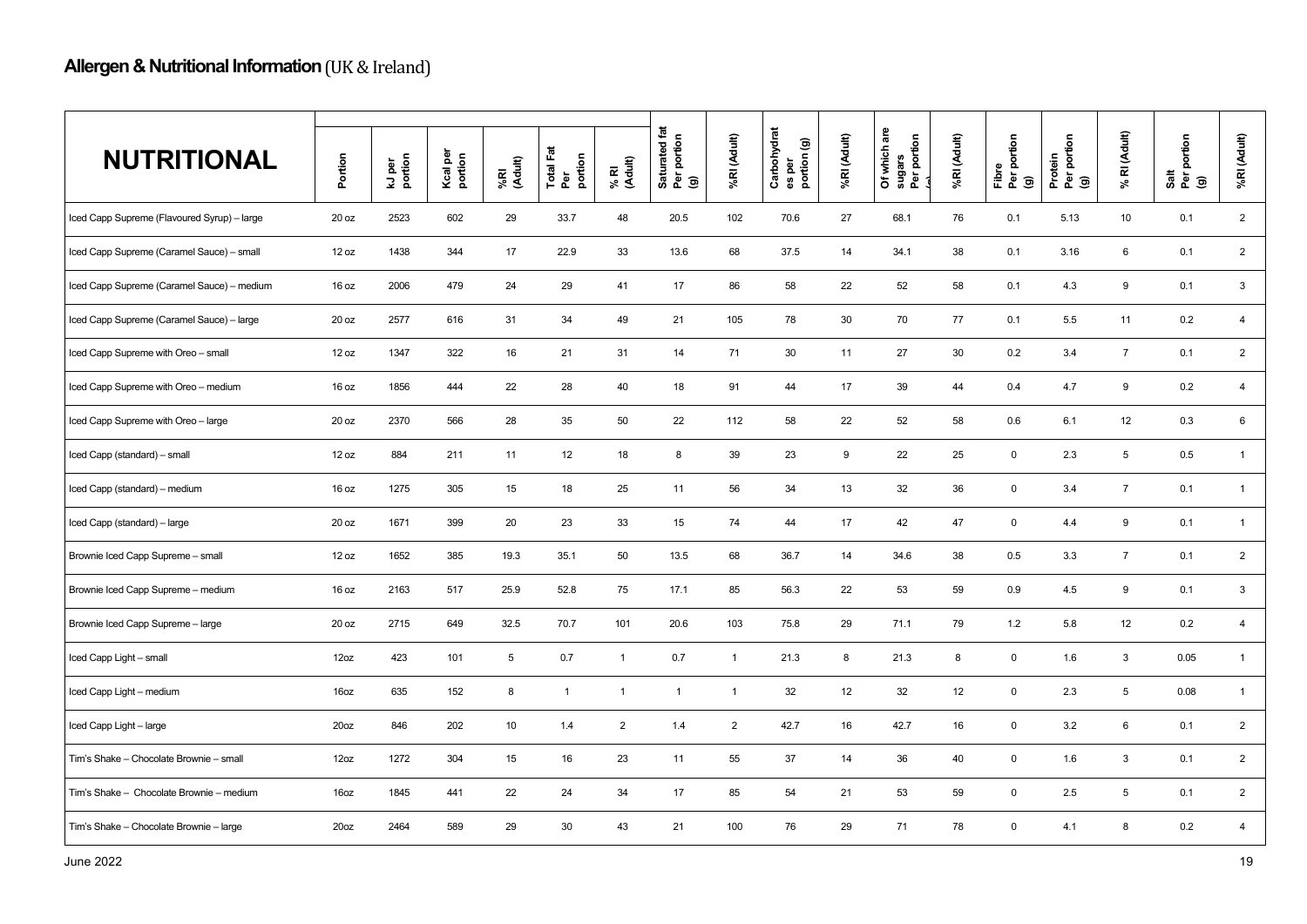| <b>NUTRITIONAL</b>                    | Portion          | kJ per<br>portion | Kcal per<br>portion | %RI<br>(Adult) | Total Fat<br>Per<br>portion | % RI<br>(Adult)     | Ϊä,<br>Saturated fat<br>Per portion<br>(g) | %RI (Adult)    | Carbohydrat<br>es per<br>portion (g) | %RI (Adult) | Of which are<br>sugars<br>Per portion | %RI (Adult) | Fibre<br>Per portion<br>(g) | Protein<br>Per portion<br>(g) | % RI (Adult)    | Salt<br>Per portion<br>(g) | %RI (Adult)     |
|---------------------------------------|------------------|-------------------|---------------------|----------------|-----------------------------|---------------------|--------------------------------------------|----------------|--------------------------------------|-------------|---------------------------------------|-------------|-----------------------------|-------------------------------|-----------------|----------------------------|-----------------|
| Tim's Shake - Chocolate - small       | 12oz             | 1040              | 248                 | 12             | 14                          | 20                  | 10                                         | 50             | 30                                   | 12          | 29                                    | 32          | $\mathsf 0$                 | 1.6                           | $\mathbf{3}$    | 0.1                        | $\overline{2}$  |
| Tim's Shake - Chocolate - medium      | 16 <sub>oz</sub> | 1586              | 379                 | 19             | 22                          | 31                  | 16                                         | 78             | 47                                   | 18          | 44                                    | 48          | $\overline{0}$              | 2.5                           | 5               | 0.1                        | $\overline{2}$  |
| Tim's Shake - Chocolate - large       | 20 <sub>oz</sub> | 2009              | 520                 | 26             | 28                          | 40                  | 20                                         | 100            | 69                                   | 27          | 64                                    | 71          | $\mathbf 0$                 | 4.1                           | 8               | 0.2                        | $\overline{4}$  |
| Tim's Shake - Vanilla - small         | 12oz             | 879               | 210                 | 12             | 10                          | 14                  | 8                                          | 39             | 32                                   | 12          | 30                                    | 33          | $\mathbf 0$                 | 1.8                           | $\overline{4}$  | 0.1                        | $\overline{2}$  |
| Tim's Shake – Vanilla – medium        | 16oz             | 1494              | 357                 | 18             | 18                          | 26                  | 11                                         | 56             | 49                                   | 19          | 46                                    | 40          | $\mathsf 0$                 | 2.8                           | $6\phantom{.}$  | 0.1                        | $\overline{2}$  |
| Tim's Shake - Vanilla - large         | 20 <sub>oz</sub> | 2079              | 497                 | 25             | 24                          | 34                  | 15                                         | 74             | 71                                   | 27          | 66                                    | 73          | $\mathbf 0$                 | 4.4                           | 9               | 0.2                        | $\overline{4}$  |
| Tim's Shake - Strawberry - small      | 12oz             | 879               | 210                 | 11             | 10                          | 14                  | 8                                          | 39             | 30                                   | 12          | 29                                    | 32          | $\overline{0}$              | 1.2                           | 3               | 0.1                        | $\overline{2}$  |
| Tim's Shake - Strawberry - medium     | 16oz             | 1452              | 347                 | 18             | 18                          | 26                  | 11                                         | 56             | 47                                   | 18          | 44                                    | 48          | $\mathbf 0$                 | 2.1                           | $\overline{4}$  | 0.1                        | $\overline{2}$  |
| Tim's Shake - Strawberry - large      | 20 <sub>oz</sub> | 2046              | 489                 | 25             | 24                          | 34                  | 15                                         | 74             | 69                                   | 27          | 64                                    | 71          | $\mathbf 0$                 | 3.8                           | 8               | 0.2                        | $\overline{4}$  |
| Mango and Passionfruit Shake - small  | 12 oz            | 567               | 121                 | 6              | 0.06                        | $\mathsf{O}\xspace$ | $\pmb{0}$                                  | $\mathsf 0$    | 30.0                                 | 12          | 29.3                                  | 33          | 1.3                         | 0.3                           | $\mathbf{1}$    | 0.04                       | $\mathbf{1}$    |
| Mango and Passionfruit Shake - medium | 16 oz            | 784               | 174                 | 9              | 0.08                        | $\mathbf 0$         | $\mathbf 0$                                | $\mathbf 0$    | 42.5                                 | 16          | 41.4                                  | 46          | 1.7                         | 0.37                          | $\mathbf{1}$    | 0.06                       | $\mathbf{1}$    |
| Mango and Passionfruit Shake - large  | 20 oz            | 1096              | 254                 | 12             | 0.1                         | $\pmb{0}$           | $\mathsf 0$                                | $\mathbf 0$    | 55.8                                 | 21          | 54.4                                  | 60          | 2.1                         | 0.5                           | $\mathbf{1}$    | 0.07                       | $\overline{1}$  |
| Iced Latte - small                    | 12oz             | 276               | 65                  | $\mathbf{3}$   | 2.1                         | $\mathbf{3}$        | 1.5                                        | $\overline{7}$ | 13.5                                 | 5.2         | 13.5                                  | 15          | $\mathbf 0$                 | 5                             | 10 <sup>1</sup> | 0.1                        | $\mathbf{3}$    |
| Iced Latte - medium                   | 16oz             | 415               | 99                  | 5              | 3.3                         | $5\phantom{.0}$     | 2.2                                        | 11             | 16.0                                 | 6.2         | 16.0                                  | 17.8        | $\mathbf 0$                 | 7.5                           | 15              | 0.2                        | $\overline{4}$  |
| Iced Latte - large                    | 20 <sub>oz</sub> | 559               | 134                 | $\overline{7}$ | 4.5                         | 6                   | 3.0                                        | 15             | 17.4                                 | 6.2         | 17.4                                  | 19.3        | $\overline{0}$              | 10.1                          | 20              | 0.3                        | $5\overline{)}$ |
| Flavoured Iced Latte - small          | 12oz             | 276               | 171                 | 3              | 2.1                         | $\mathbf{3}$        | 1.5                                        | $\overline{7}$ | 13.5                                 | 5.2         | 13.5                                  | 15          | $\mathbf 0$                 | $5\phantom{.0}$               | 10 <sup>1</sup> | 0.1                        | $\mathbf{3}$    |
| Flavoured Iced Latte - medium         | 16 <sub>oz</sub> | 415               | 199                 | 5              | 3.3                         | $5\phantom{.0}$     | 2.2                                        | 11             | 16.0                                 | 6.2         | 16.0                                  | 17.8        | $\overline{0}$              | 7.5                           | 15              | 0.2                        | $\overline{4}$  |
| Flavoured Iced Latte - large          | 20 <sub>oz</sub> | 559               | 219                 | $\overline{7}$ | 4.5                         | 6                   | 3.0                                        | 15             | 17.4                                 | 6.2         | 17.4                                  | 19.3        | $\mathbf 0$                 | 10.1                          | 20              | 0.3                        | $5\overline{)}$ |
| Honeycomb Iced Latte - small          | 12oz             | 631               | 150                 | $\overline{7}$ | 3.3                         | 5                   | 2.2                                        | 11             | 22.5                                 | 8           | 22.3                                  | 24          | $\mathsf 0$                 | 7.5                           | 15              | 0.2                        | $\overline{4}$  |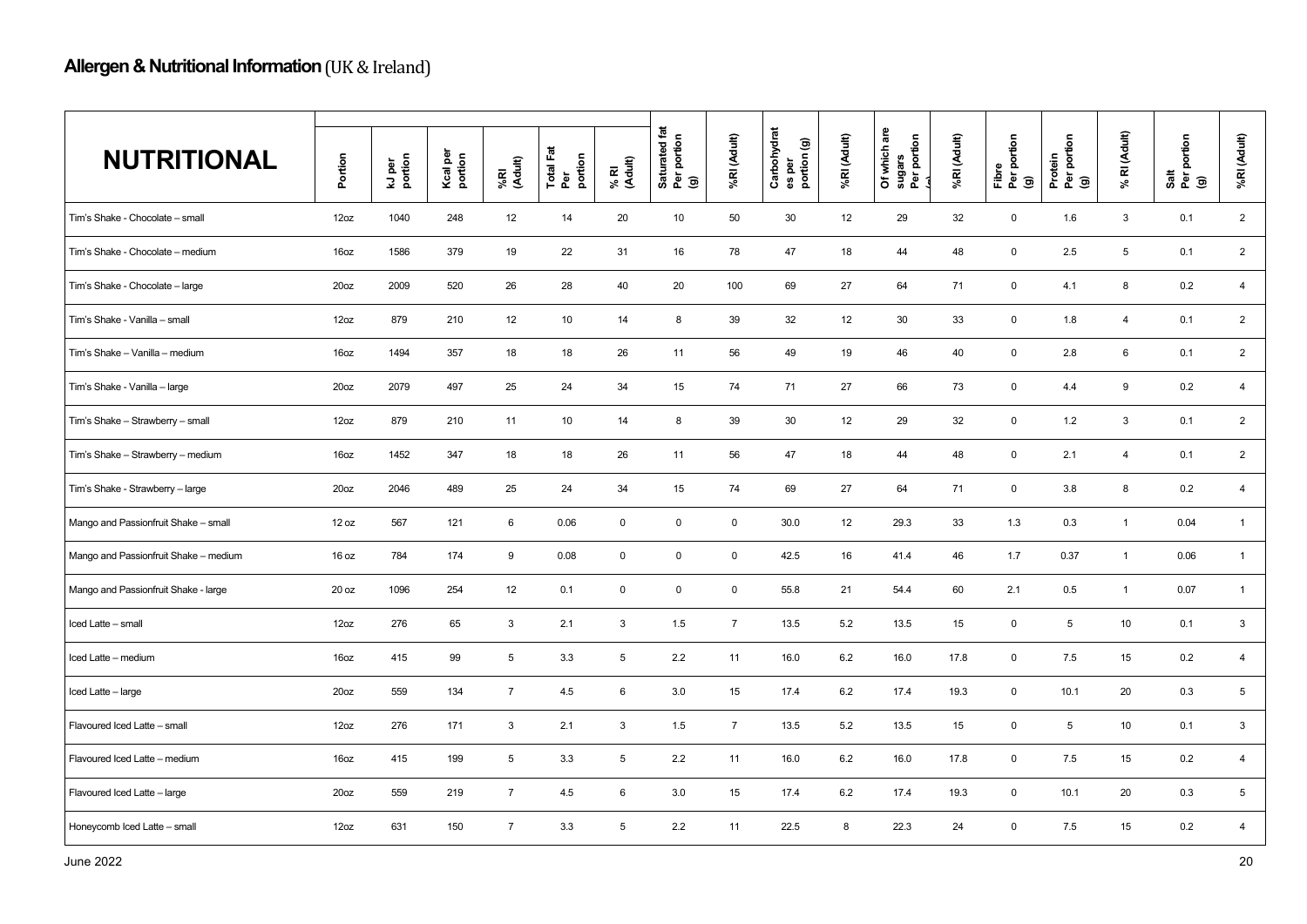| <b>NUTRITIONAL</b>                      | Portion          | kJ per<br>portion | Kcal per<br>portion | %RI<br>(Adult) | Total Fat<br>Per<br>portion | % RI<br>(Adult) | 运<br>Saturated fat<br>Per portion<br>(g) | %RI (Adult) | Carbohydrat<br>es per<br>portion (g) | %RI (Adult) | Of which are<br>sugars<br>Per portion                           | %RI (Adult) | Fibre<br>Per portion<br>(g) | Protein<br>Per portion<br>(g) | % RI (Adult)   | Salt<br>Per portion<br>(g) | %RI (Adult)  |
|-----------------------------------------|------------------|-------------------|---------------------|----------------|-----------------------------|-----------------|------------------------------------------|-------------|--------------------------------------|-------------|-----------------------------------------------------------------|-------------|-----------------------------|-------------------------------|----------------|----------------------------|--------------|
| Honeycomb Iced Latte - medium           | 16oz             | 883               | 210                 | 10             | 4.4                         | 6               | 2.9                                      | 14          | 32.2                                 | 12          | 31.9                                                            | 35          | $\mathbf 0$                 | 10.1                          | 20             | 0.3                        | 6            |
| Honeycomb Iced Latte - large            | 20 <sub>oz</sub> | 1118              | 266                 | 13             | 5.4                         | 8               | 3.6                                      | 18          | 41.5                                 | 15          | 41.1                                                            | 45          | $\mathsf 0$                 | 12.3                          | 25             | 0.4                        | 8            |
| Frozen Lemonade - small                 | 12 oz            | 490               | 120                 | 6              | $\mathsf 0$                 | $\mathbf 0$     | $\mathsf 0$                              | $\mathbf 0$ | 28                                   | 11          | 27.3                                                            | 30          | 0.3                         | 0.1                           | $\mathbf 0$    | 0.04                       | $\mathbf{1}$ |
| Frozen Lemonade - medium                | 16 oz            | 786               | 180                 | 9              | 0.1                         | $\mathbf 0$     | $\mathsf 0$                              | $\mathbf 0$ | 43                                   | 17          | 41.7                                                            | 46          | 0.5                         | 0.2                           | $\mathbf 0$    | 0.06                       | $\mathbf{1}$ |
| Frozen Lemonade - large                 | 20 oz            | 900               | 260                 | 12             | 0.1                         | $\mathbf 0$     | $\mathsf 0$                              | $\mathbf 0$ | 57                                   | 22          | 55.4                                                            | 62          | 0.8                         | 0.3                           | $\mathbf{1}$   | 0.08                       | $\mathbf{1}$ |
| Mango & Passionfruit Cooler - small     | 12 oz            | 567               | 136                 | 6              | 0.1                         | $\mathbf 0$     | $\mathsf 0$                              | $\mathbf 0$ | 30                                   | 12          | 29.3                                                            | 33          | 1.3                         | 0.3                           | $\mathbf{1}$   | 0.04                       | $\mathbf{1}$ |
| Mango & Passionfruit Cooler - medium    | 16 oz            | 784               | 198                 | 9              | 0.1                         | $\mathbf 0$     | $\mathbf 0$                              | $\mathbf 0$ | 42.5                                 | 16          | 41.4                                                            | 46          | 1.7                         | 0.37                          | $\mathbf{1}$   | 0.06                       | $\mathbf{1}$ |
| Mango & Passionfruit Cooler - large     | 20 oz            | 1096              | 263                 | 12             | 0.1                         | $\mathbf 0$     | $\mathsf 0$                              | $\mathbf 0$ | 55.8                                 | 21          | 54.4                                                            | 60          | 2.1                         | 0.5                           | $\mathbf{1}$   | 0.07                       | $\mathbf{1}$ |
| Watermelon & Strawberry Cooler - small  | 12 oz            | 567               | 136                 | 6              | 0.1                         | $\mathbf 0$     | $\mathsf 0$                              | $\mathbf 0$ | 30                                   | 12          | 29.3                                                            | 33          | 1.3                         | 0.3                           | $\mathbf{1}$   | 0.04                       | $\mathbf{1}$ |
| Watermelon & Strawberry Cooler - medium | 16 oz            | 784               | 198                 | 9              | 0.1                         | $\mathbf 0$     | $\mathsf 0$                              | $\mathbf 0$ | 42.5                                 | 16          | 41.4                                                            | 46          | 1.7                         | 0.37                          | $\mathbf{1}$   | 0.06                       | $\mathbf{1}$ |
| Watermelon & Strawberry Cooler-large    | 20 oz            | 1096              | 263                 | 12             | 0.1                         | $\mathbf 0$     | $\mathbf 0$                              | $\mathbf 0$ | 55.8                                 | 21          | 54.4                                                            | 60          | 2.1                         | 0.5                           | $\mathbf{1}$   | 0.07                       | $\mathbf{1}$ |
| Iced French Vanilla- small              | 12 oz            | 1117              | 267                 | 13             | 8.2                         | 12              | 8                                        | 40          | 31                                   | 12          | 25                                                              | 28          | 0.2                         | 2.8                           | $\,6\,$        | 0.6                        | 10           |
| Iced French Vanilla - medium            | 16 oz            | 1506              | 360                 | 15             | 10                          | 14              | 10                                       | 50          | 38                                   | 15          | 31                                                              | 34          | 0.3                         | 3.4                           | $\overline{7}$ | 0.8                        | 13           |
| Iced French Vanilla - large             | 20 oz            | 1690              | 404                 | 18             | 16.4                        | 23              | 16                                       | 80          | 62                                   | 24          | 50                                                              | 55          | 0.4                         | 5.6                           | 11             | 1.3                        | 22           |
| <b>TIMMIES MINIS</b>                    |                  |                   |                     |                |                             |                 |                                          |             |                                      |             | calculated on a child's RDI (up to 10 years of age) per portion |             |                             |                               |                |                            |              |
|                                         | Portion          | KJ                | Kcal                | %RI            | <b>Total Fat</b><br>(g)     | %RI             | Saturated<br>Fat<br>(g)                  | %R          | Carbohydrate<br>(g)                  | %RI         | Of which<br>are<br>sugars (g)                                   | %RI         | Fibre<br>(g)                | Protein<br>(g)                | %RI            | Salt<br>(g)                | %RI          |
| <b>Timmies Minis Whole Milk</b>         | 8oz              | 609               | 165                 | 21             | 2.29                        | 3.3             | 0.9                                      | 4.6         | 1.01                                 | 0.4         | $\mathbf 0$                                                     | $\mathbf 0$ | 0.4                         | 11.0                          | 39.5           | 1.3                        | 26.4         |
| <b>Timmies Minis Chicken Tenders</b>    | 3oz              | 663               | 158                 | 9              | 5.3                         | 7.5             | 1.6                                      | 4.8         | 14                                   | 7.5         | $\mathbf 0$                                                     | $\Omega$    | 1.0                         | 5.2                           | 14             | 1.8                        | 25           |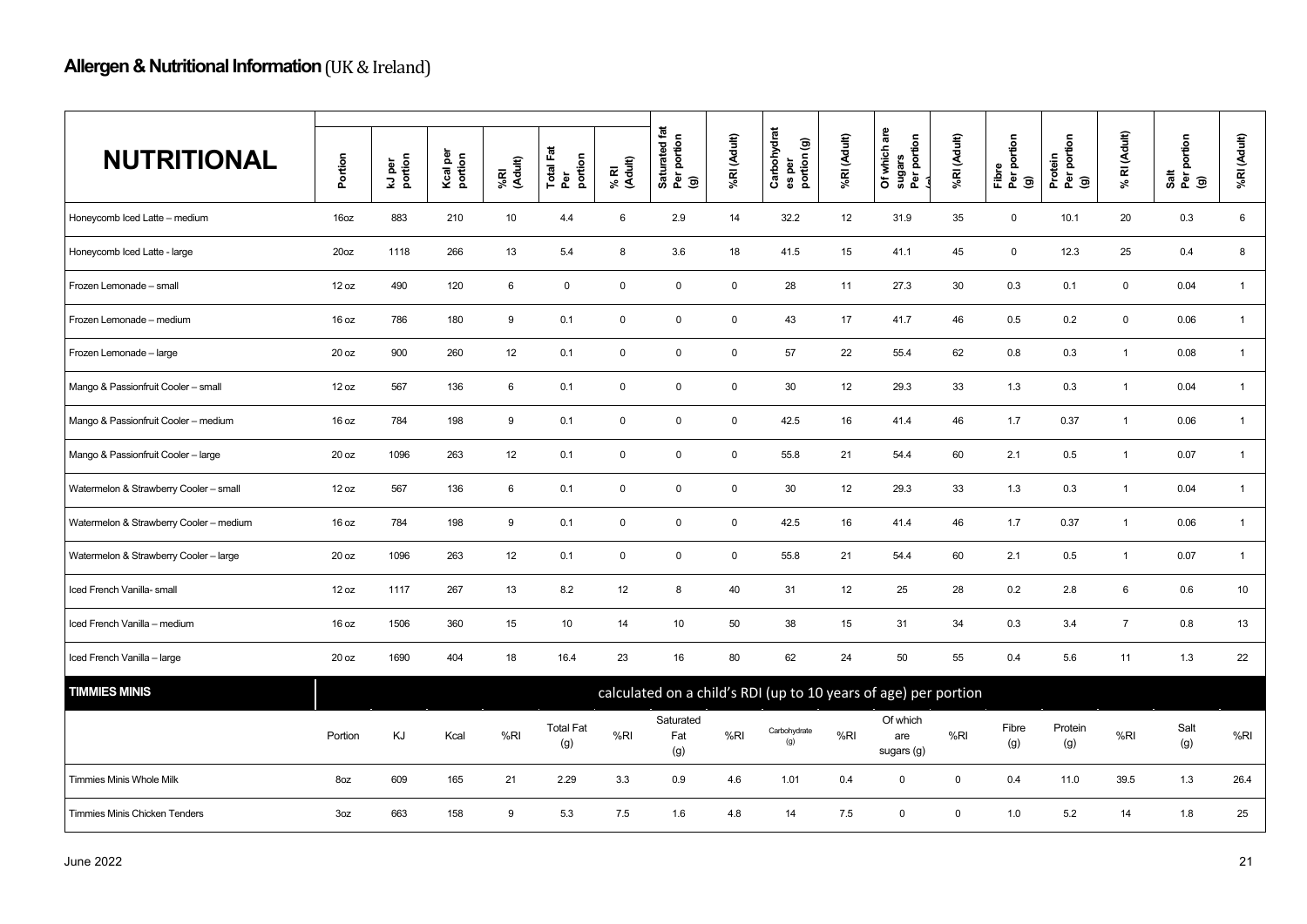| <b>NUTRITIONAL</b>                  | ortion          | kJ per<br>portior | ឌី ទ<br>Kcal<br>porti | %RI<br>(Adult) | <b>Total Fat</b><br>portion<br>o. | % RI<br>(Adult) | م€<br>유<br>73<br>ā<br><b>Satura</b><br>$\mathbf{\widehat{g}}$<br>훕 | %RI (Adult) | Carbohydr<br>$\mathbf{\widehat{g}}$<br>portion<br><b>per</b><br>gs | %RI (Adult)      | 高<br>Per portion<br>Of which<br>sugars | %RI (Adult) | Per portion<br>Fibre<br>ම | tion<br>Protein<br>Per por<br>$\overline{\mathbf{e}}$ | % RI (Adult) | portion<br><u>ធី ៩៑</u><br>ទី | ₽<br>킁<br>≤<br>%RI |
|-------------------------------------|-----------------|-------------------|-----------------------|----------------|-----------------------------------|-----------------|--------------------------------------------------------------------|-------------|--------------------------------------------------------------------|------------------|----------------------------------------|-------------|---------------------------|-------------------------------------------------------|--------------|-------------------------------|--------------------|
| Timmies Minis Mayo Chicken Sandwich | 4oz             | 1598              | 381                   | 19             | 17.9                              | 25              | 2.1                                                                | 10          | 36.8                                                               | 14               | 1.9                                    | 2           | 3                         | 15.6                                                  | 31           | 1.5                           | 25                 |
| Timmies Minis Beef Burger           | 4oz             | 1310              | 311                   | 15             | 13.9                              | 19              | 5.7                                                                | 28          | 26.5                                                               | 10 <sup>10</sup> | 5                                      | 5           | 3                         | 18.5                                                  | 37           | 1.2                           | 20                 |
| Timmies Minis Cheeseburger          | 4oz             | 1579              | 376                   | 18             | 19.1                              | 27              | 8.3                                                                | 41          | 27.8                                                               | 10               | 6                                      | 6           | $\mathcal{B}$             | 21.9                                                  | 43           | 1.7                           | 28                 |
| Timmies Minis Cheese Melt           | 3 <sub>oz</sub> | 1097              | 262                   | 13             | 12.9                              | 18              | 7.4                                                                | 37          | 23.6                                                               | 9                | 2.5                                    | 2           | 1.5                       | 12.9                                                  | 25           | 0.9                           | 15                 |
| Timmies Minis Ham & Cheese Melt     | 3 <sub>oz</sub> | 1137              | 271                   | 13             | 13.2                              | 18              | 7.5                                                                | 37          | 23.7                                                               | 9                | 2.6                                    | 2           | 1.5                       | 14.4                                                  | 28           | 1.1                           | 18                 |
| Timmies Minis Lattice fries         | 40 <sub>g</sub> | 547               | 130                   | 6              | 7.2                               | 10 <sup>°</sup> | 2.2                                                                | 11          | 13.8                                                               | 5                | 0.1                                    |             | $\Omega$                  | 1.6                                                   | 3            | 0.1                           | 2.5                |